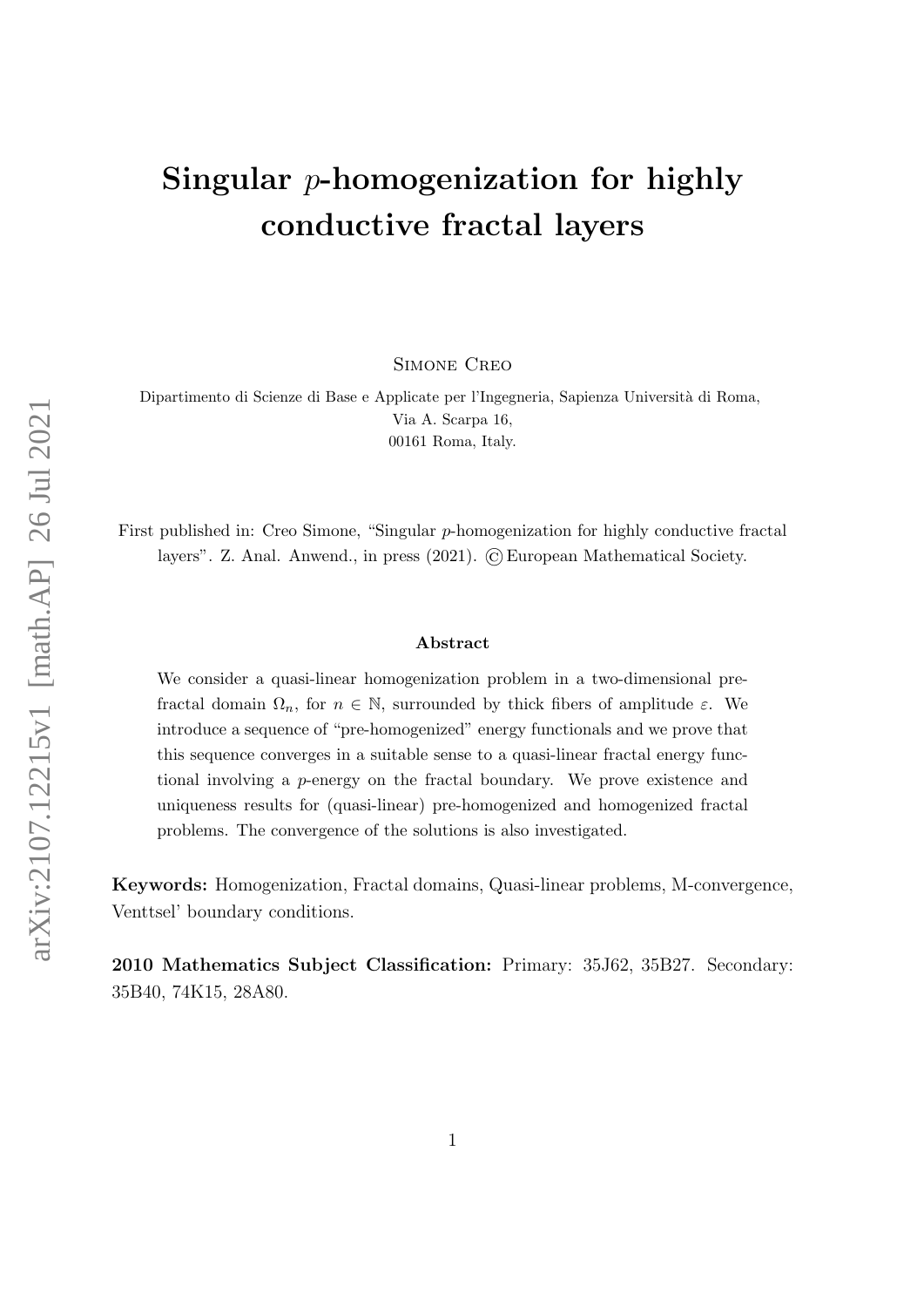# Introduction

In the last decades, the study of different boundary value problems in domains with irregular boundary (or presenting irregular interfaces) has been of great interest. This is due to the fact that many industrial processes and natural phenomena occur across highly irregular media. It turns out that fractals can well model such irregular geometries; we remark that fractal sets are constructed by an iterative process.

Different problems on various fractal domains have been studied in the literature: among the others, we refer to [\[28,](#page-27-0) [39,](#page-28-0) [36,](#page-27-1) [35,](#page-27-2) [30,](#page-27-3) [16\]](#page-26-0). In particular, in the latest years the focus has been on the so-called Venttsel' problems, known in literature also as problems with dynamical boundary conditions.

Mathematically, Venttsel' problems are characterized by an unusual boundary condition: the operators governing the diffusion in the bulk and on the boundary are of the same order. For the literature on Venttsel' problems in piecewise smooth or fractal domains, from linear to quasi-linear, from local to nonlocal, we refer to [\[34,](#page-27-4) [15,](#page-26-1) [17,](#page-26-2) [31,](#page-27-5) [12,](#page-26-3) [32,](#page-27-6) [14,](#page-26-4) [13\]](#page-26-5).

In the linear smooth case, it is by now well known that Venttsel' problems can be seen as the limit of suitable homogenization problems. In particular, as in the seminal paper  $[47]$  (see also  $[2, 20]$  $[2, 20]$ ), the authors consider a boundary value problem in a domain containing a thin strip of large conductivity. If the product between the thickness and the conductivity of the strip has finite non-zero limit, it is proved that the limit problem is of Venttsel' type.

This result, in the linear case, has been extended to the case of fractal-type domains; among the others, we refer to [\[29,](#page-27-7) [42,](#page-28-2) [43,](#page-28-3) [44,](#page-28-4) [11\]](#page-26-7). The authors consider transmission problems in regular domains of  $\mathbb{R}^N$ , containing a pre-fractal interface coated with a thin fiber of amplitude  $\varepsilon$  and they prove, under suitable structural assumptions on the fiber, that the limit problem presents a "Venttsel'-type" condition on the limit fractal interface.

The aim of the present paper is to prove that quasi-linear "pure" Venttsel' problems in two-dimensional fractal domains can be seen as limit of suitable homogenization problems, thus generalizing the results known for the smooth quasi-linear case considered in [\[1\]](#page-25-1) and providing a better physical ground to Venttsel' problems. To our knowledge, the present paper is the first example of homogenization of quasi-linear problems in the fractal case. We point out that quasi-linear homogenization problems model nonlinear thermal conduction in highly conductive thin structures.

The key issue is to suitably construct the fiber of thickness  $\varepsilon$  in order to obtain in the limit the Venttsel' boundary condition. In the smooth case, the usual homogenization technique is to approximate a one-dimensional infinitely conductive thin layer by a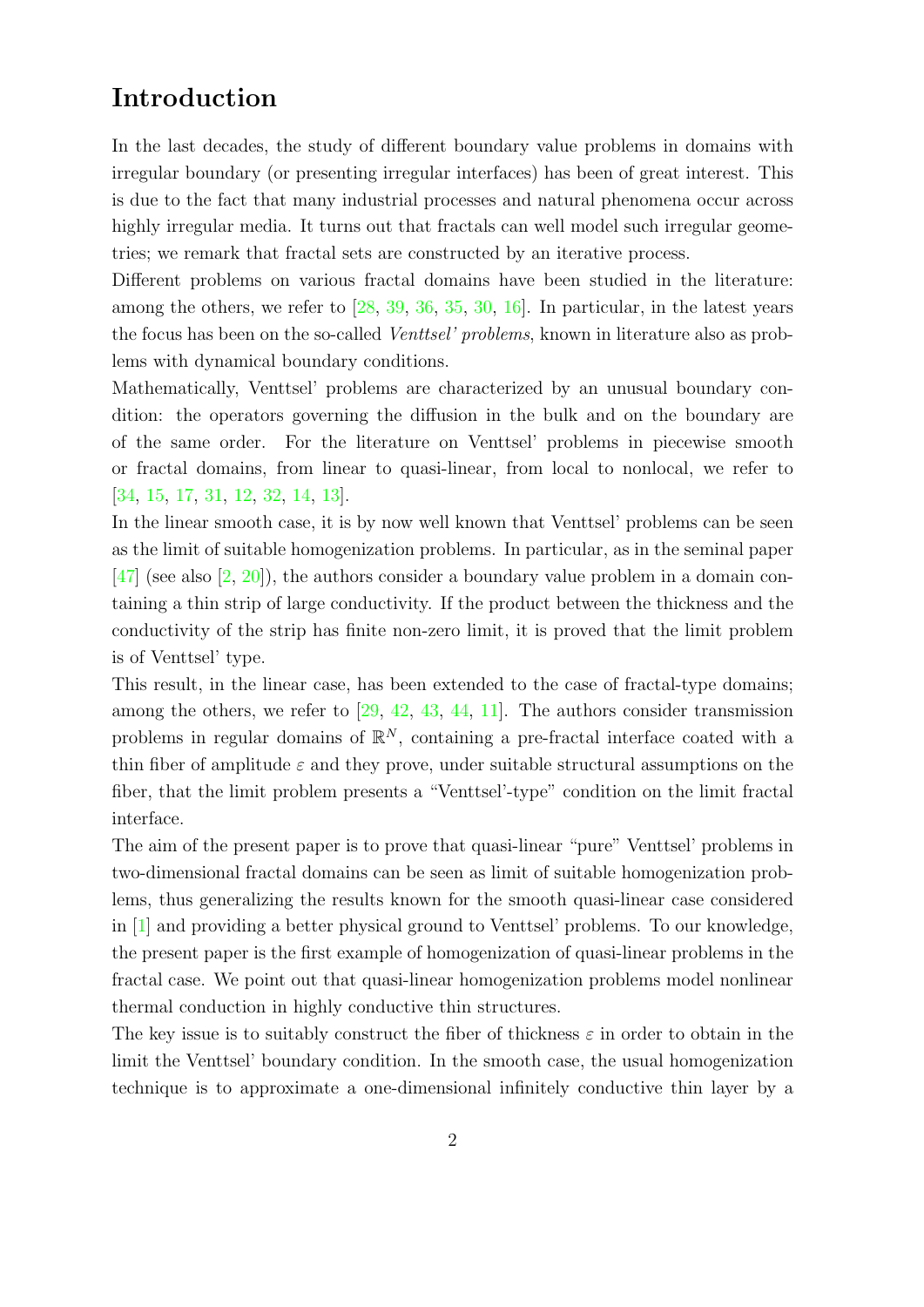two-dimensional thin layer of vanishing thickness  $\varepsilon$  and increasingly high conductivity  $a_{\varepsilon}$ . However, the construction of an  $\varepsilon$ -neighborhood for a fractal layer is tricky.

Following [\[40\]](#page-28-5) (see also [\[29\]](#page-27-7)), we construct a thin fiber around pre-fractal domains. Prefractal domains have piecewise smooth boundary of polygonal type, and they depend on a natural parameter  $n \in \mathbb{N}$ , denoting the order of the iteration process in the construction of the fractal.

More precisely, we formally state the pre-homogenized problem as follows:

$$
(P_{\varepsilon}^{n})\begin{cases}\n-\operatorname{div}(a_{\varepsilon}^{n}(x,y)|\nabla u|^{p-2}\nabla u)+|u|^{p-2}u=f & \text{in } \Omega_{\varepsilon}^{n}, \\
[u]=0 & \text{on } \partial\Omega_{n} \text{ and on } \Gamma_{\varepsilon}^{n},\n\end{cases}
$$
\nsuitable transmission conditions

where  $\Omega_{\varepsilon}^n$  is a suitable pre-fractal domain  $\Omega_n$  surrounded by a fiber of thickness  $\varepsilon$ sufficiently small (see Section [1](#page-3-0) for the details),  $f$  is a given function in a suitable Lebesgue space,  $\Gamma_{\varepsilon}^n$  will be suitably defined in Section [1](#page-3-0) and  $a_{\varepsilon}^n(x, y)$  is the conductivity of  $\Omega_{\varepsilon}^n$  which will be defined later. Problem  $(P_{\varepsilon}^n)$  presents also sophisticated transmission conditions which will be satisfied in a suitable weak sense, see Section [3.](#page-23-0)

We introduce a sequence of quasi-linear energy functionals defined on  $\Omega_{\varepsilon}^n$ . Our aim is to prove that the pre-homogenized functionals M-converge to a limit fractal energy functional. This convergence is very delicate since it is driven by two parameters  $n$ and  $\varepsilon$  and we are interested in the limit as  $\varepsilon \to 0$  and  $n \to +\infty$  simultaneously. The main tools are those of fractal analysis and homogenization: e.g., harmonic extensions obtained by decimation and ad-hoc interpolation and average-value operators on the fibers. Moreover, a crucial role will be played by the choice of the conductivity  $a_{\varepsilon}^n$ , which will be singular and discontinuous.

After proving the M-convergence of the pre-homogenized functionals, we prove that both the pre-homogenized and the fractal homogenized problems admit unique weak solutions in suitable functional spaces. We point out that the homogenized problem will involve a Venttsel' boundary condition on the fractal boundary. Moreover, from the M-convergence of the functionals we deduce the convergence of the pre-homogenized solutions to the limit fractal homogenized one as  $\varepsilon \to 0$  and  $n \to +\infty$ .

The paper is organized as follows. In Section [1,](#page-3-0) we construct the domain  $\Omega_{\varepsilon}^{n}$  and we introduce the functional setting of this work. In Section [2,](#page-7-0) we introduce the functionals and we prove that the pre-homogenized functionals M-converge to the fractal functional. Finally, in Section [3,](#page-23-0) we prove existence and uniqueness results for both the pre-homogenized and fractal problems and the convergence of the pre-homogenized solutions to the limit fractal one.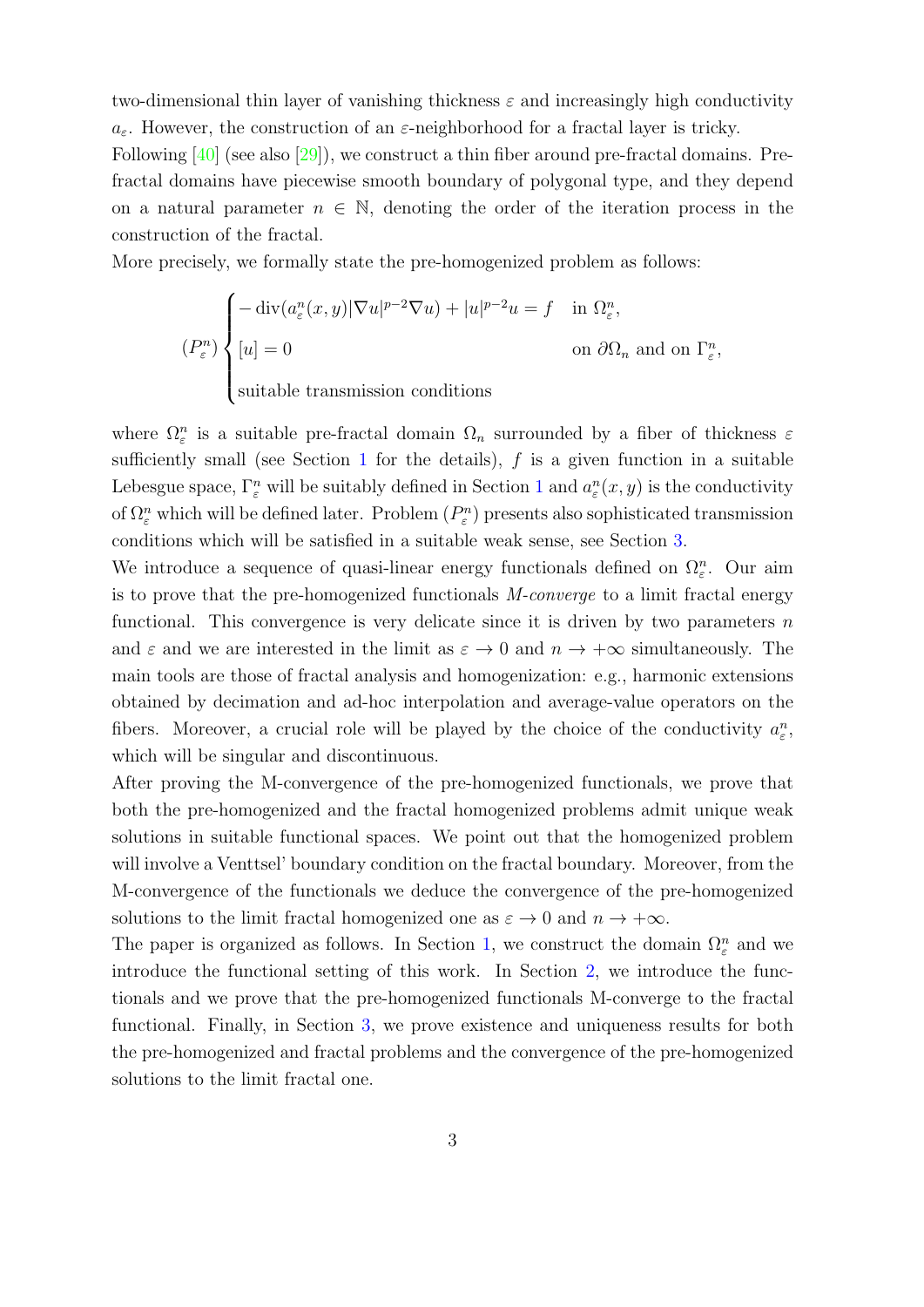#### <span id="page-3-0"></span>1 Preliminaries

Throughout this work let  $p > 2$ . We start by introducing the geometry of the problem. Let  $T^0$  be the boundary of the triangle of vertices  $A = (0,0), B = (1,0)$  e  $C = (\frac{1}{2}, \frac{1}{2})$  $\sqrt{3}$  $\frac{\sqrt{3}}{2}$ and let  $V_0 = \{A, B, C\}$ . We construct a bounded (open) domain  $\Omega \subset \mathbb{R}^2$  having as fractal boundary  $\partial \Omega = K$  the Koch snowflake; we point out that K can be seen as the union of three com-planar Koch curves  $K^i$ , for  $i = 1, 2, 3$ .  $K^1$  is the uniquely determined self-similar set with respect to the following family of contractive similitudes  $\Psi^{(1)} = {\psi_1^{(1)}}$  $\{1, 0, \psi_1^{(1)}, \psi_3^{(1)}, \psi_4^{(1)}\}$  (with respect to the same ratio  $\frac{1}{3}$ ) to the side AB of  $T^0$ :

$$
\psi_1^{(1)}(z) = \frac{z}{3}, \qquad \psi_2^{(1)}(z) = \frac{z}{3}e^{-i\pi/3} + \frac{1}{3},
$$
  

$$
\psi_3^{(1)}(z) = \frac{z}{3}e^{i\pi/3} + \frac{1}{2} - i\frac{\sqrt{3}}{6}, \quad \psi_4^{(1)}(z) = \frac{z+2}{3}.
$$

We construct in a similar way the curves  $K^2$  and  $K^3$  as the uniquely determined selfsimilar sets with respect to suitable families of contractive similitudes  $\Psi^{(2)}$  and  $\Psi^{(3)}$ respectively. For more details on the construction of  $\Omega$  and on the properties of the Koch snowflake, we refer to  $[21]$  and  $[19]$  respectively.

For every  $n \in \mathbb{N}$ , let  $\Omega_n$  be the approximating domain having as boundary  $K_n$  the n-th approximation of K. We point out that every  $\Omega_n$  is a bounded polygonal non-convex domain; moreover, the internal angles of the boundary have amplitude equal either to π  $\frac{\pi}{3}$  or  $\frac{4\pi}{3}$ . We also denote by  $\mathcal{V}^n$  the set of vertices of the polygonal curve  $K_n$  and by  $\mathcal{V}_\star := \cup_{n \geq 1} \mathcal{V}^n$ . We point out that  $K = \overline{\mathcal{V}_\star}$ .

We now introduce the fibers that we will construct around our domain  $\Omega_n$ . Let  $\varepsilon_0 =$ 1  $\frac{1}{2}$  tan  $\frac{\pi}{12}$ . We denote by  $S_1$ ,  $S_2$  and  $S_3$  the segments having endpoints A and B, B and C, and A and C respectively. On every  $S_j$  we introduce an  $\varepsilon$ -neighborhood  $\Sigma_{j,\varepsilon}$ , for every  $0 < \varepsilon < \varepsilon_0$  and  $j = 1, 2, 3$ . More precisely,  $\Sigma_{1,\varepsilon}$  is the open polygon having as vertices A, B,  $P_1 = (\frac{\varepsilon}{C_1}, -\frac{\varepsilon}{2})$  $\frac{\varepsilon}{2}$ ) and  $P_2 = (1 - \frac{\varepsilon}{C})$  $\frac{\varepsilon}{C_1}, -\frac{\varepsilon}{2}$  $\frac{\varepsilon}{2}$ , where  $C_1 = 2\varepsilon_0 = \tan \frac{\pi}{12}$ . We proceed similarly for constructing  $\Sigma_{2,\varepsilon}$  and  $\Sigma_{3,\varepsilon}$ . We point out that every  $\Sigma_{j,\varepsilon}$  can be decomposed into the union of a rectangle  $\mathcal{R}_{l,\varepsilon}$  and two triangles  $\mathcal{T}_{1,l,\varepsilon}$  and  $\mathcal{T}_{2,l,\varepsilon}$ .

We now construct a larger fiber  $\Sigma_{j,2\varepsilon}$  of thickness  $\varepsilon$ , for  $j=1,2,3$ . For  $j=1, \Sigma_{1,2\varepsilon}$  is the open polygon of vertices A, B,  $Q_1 = (\frac{\varepsilon}{C_1}, -\varepsilon)$  and  $Q_2 = (1 - \frac{\varepsilon}{C_1})$  $\frac{\varepsilon}{C_1}, -\varepsilon$ . We proceed analogously for the construction of  $\Sigma_{2,2\varepsilon}$  and  $\Sigma_{3,2\varepsilon}$ . Obviously  $\Sigma_{j,2\varepsilon}$  contains the fiber  $\Sigma_{i,\varepsilon}$ .

We define

$$
\Sigma_{2\varepsilon} = \bigcup_{j=1}^3 \Sigma_{j,2\varepsilon}, \qquad \Sigma_{\varepsilon} = \bigcup_{j=1}^3 \Sigma_{j,\varepsilon}.
$$

We iterate this procedure on every segment of the pre-fractal curve  $K_n$  and we construct two sequences of fibers  $\Sigma_{\varepsilon}^n$  and  $\Sigma_{2\varepsilon}^n$  respectively.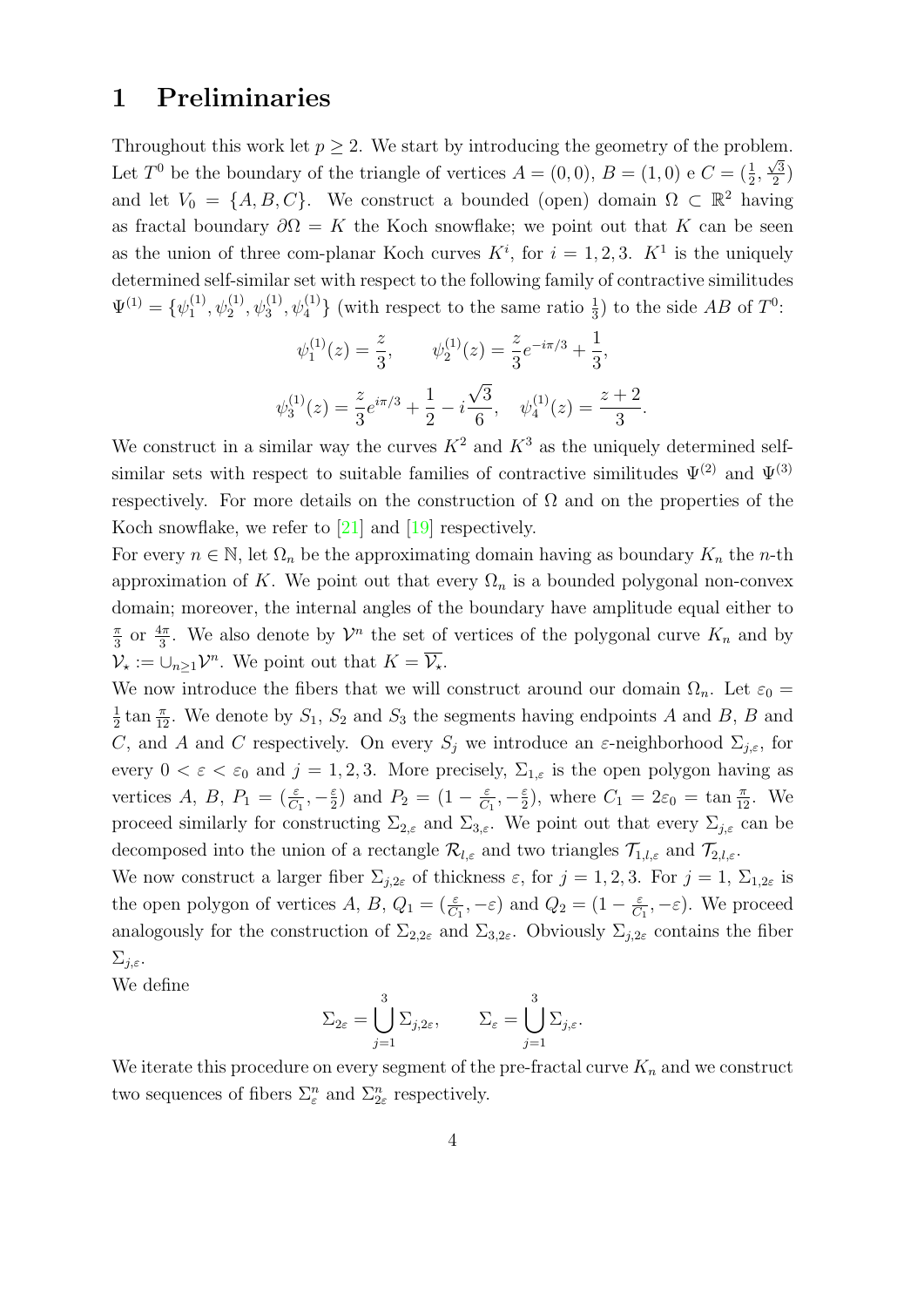We now introduce a weight  $w_{\varepsilon}^n$  on  $\Sigma_{\varepsilon}^n$ . For  $i_1, \ldots, i_n \in \{1, 2, 3, 4\}$ , we denote by  $\psi_{i|n} := \psi_{i_1} \circ \cdots \circ \psi_{i_n}$  and, for any measurable set A, we set  $A^{i|n} := \psi_{i|n}(A)$ . Let P be a point belonging to  $\partial \Sigma_{l,\varepsilon}^{i|n} \setminus K_n$  and let  $P^{\perp}$  be its orthogonal projection on  $S_l^{i|n}$  $\int_l^{l|n}$ . Let  $(x, y)$  belong to the segment of endpoints P and  $P^{\perp}$ . Then

<span id="page-4-3"></span>
$$
w_{\varepsilon}^{n}(x, y) = \begin{cases} \frac{2^{p} + C_{1}^{p}}{2|P - P^{\perp}|} & \text{if } (x, y) \in \mathcal{T}_{j, l, \varepsilon}^{i | n}, j = 1, 2, \\ \frac{1}{|P - P^{\perp}|} & \text{if } (x, y) \in \mathcal{R}_{l, \varepsilon}^{i | n}. \end{cases}
$$
(1.1)

The weights  $w_{\varepsilon}^n$  enjoy an important property. We recall that a function w belongs to the Muckenhopt class  $A_p$  [\[45\]](#page-28-6) if there exists a positive constant C such that for every ball  $B \subset \mathbb{R}^2$  it holds that

<span id="page-4-0"></span>
$$
\left(\int_{B} w \, d\mathcal{L}_2\right) \cdot \left(\int_{B} |w|^{-\frac{1}{p-1}} \, d\mathcal{L}_2\right)^{p-1} \leq C|B|^p. \tag{1.2}
$$

As in [\[41\]](#page-28-7), for fixed  $\varepsilon$  and n, the weights  $w_{\varepsilon}^n$  belong to the class  $A_2$ , and the constant C in [\(1.2\)](#page-4-0) can be taken independent from n and  $\varepsilon$ . Since  $p \geq 2$ , from Hölder inequality this implies that  $w_{\varepsilon}^n \in A_p$  for fixed  $\varepsilon$  and n.

We set (see Figure [1\)](#page-5-0)

$$
\Omega_{\varepsilon}^n = \text{Int}(\overline{\Omega_n} \cup \Sigma_{2\varepsilon}^n),
$$

where Int(A) denotes the interior of a set A. We denote by  $\Omega^*$  the triangle of vertices  $D = (\frac{1}{2}, -$ √ 3  $\frac{\sqrt{3}}{2}$ ),  $E = \left(\frac{3}{2}, \right)$  $\sqrt{3}$  $\frac{\sqrt{3}}{2}$ ) and  $F = \left(-\frac{1}{2}\right)$  $\frac{1}{2}$ , √ 3  $\frac{\sqrt{3}}{2}$ ; we point out that  $\Omega^*$  contains  $\Omega$  and  $\Omega_{\varepsilon}^n$  for every  $n \in \mathbb{N}$  and  $0 < \varepsilon < \varepsilon_0$ . Moreover, let  $\Gamma_{\varepsilon}^n = \partial \Sigma_{\varepsilon}^n \setminus K_n$ .

We can define, in a natural way, a finite Borel measure  $\mu$  supported on K by

<span id="page-4-2"></span>
$$
\mu := \mu_1 + \mu_2 + \mu_3,\tag{1.3}
$$

where  $\mu_i$  denotes the normalized  $d_f$ -dimensional Hausdorff measure restricted to  $K^i$ ,  $i = 1, 2, 3$ , where  $d_f = \frac{\log 4}{\log 3}$  is the Hausdorff measure of K.

For the measure  $\mu$  there exist two positive constants  $c_1$  and  $c_2$  such that

<span id="page-4-1"></span>
$$
c_1 r^d \le \mu(B(P, r) \cap K) \le c_2 r^d, \ \forall P \in K,\tag{1.4}
$$

where  $d = d_f$  and  $B(P, r)$  denotes the Euclidean ball of center P and radius r. Since  $\mu$  is supported on K, we can write  $\mu(B(P,r))$  in [\(1.4\)](#page-4-1) in place of  $\mu(B(P,r) \cap K)$ . We note that, in the terminology of [\[24\]](#page-27-8), from [\(1.4\)](#page-4-1) it follows that K is a  $d_f$ -set and the measure  $\mu$  is a  $d_f$ -measure.

By  $L^p(\cdot)$  we denote the Lebesgue space with respect to the Lebesgue measure  $d\mathcal{L}_2$  on subsets of  $\mathbb{R}^2$ , which will be left to the context whenever that does not create ambiguity.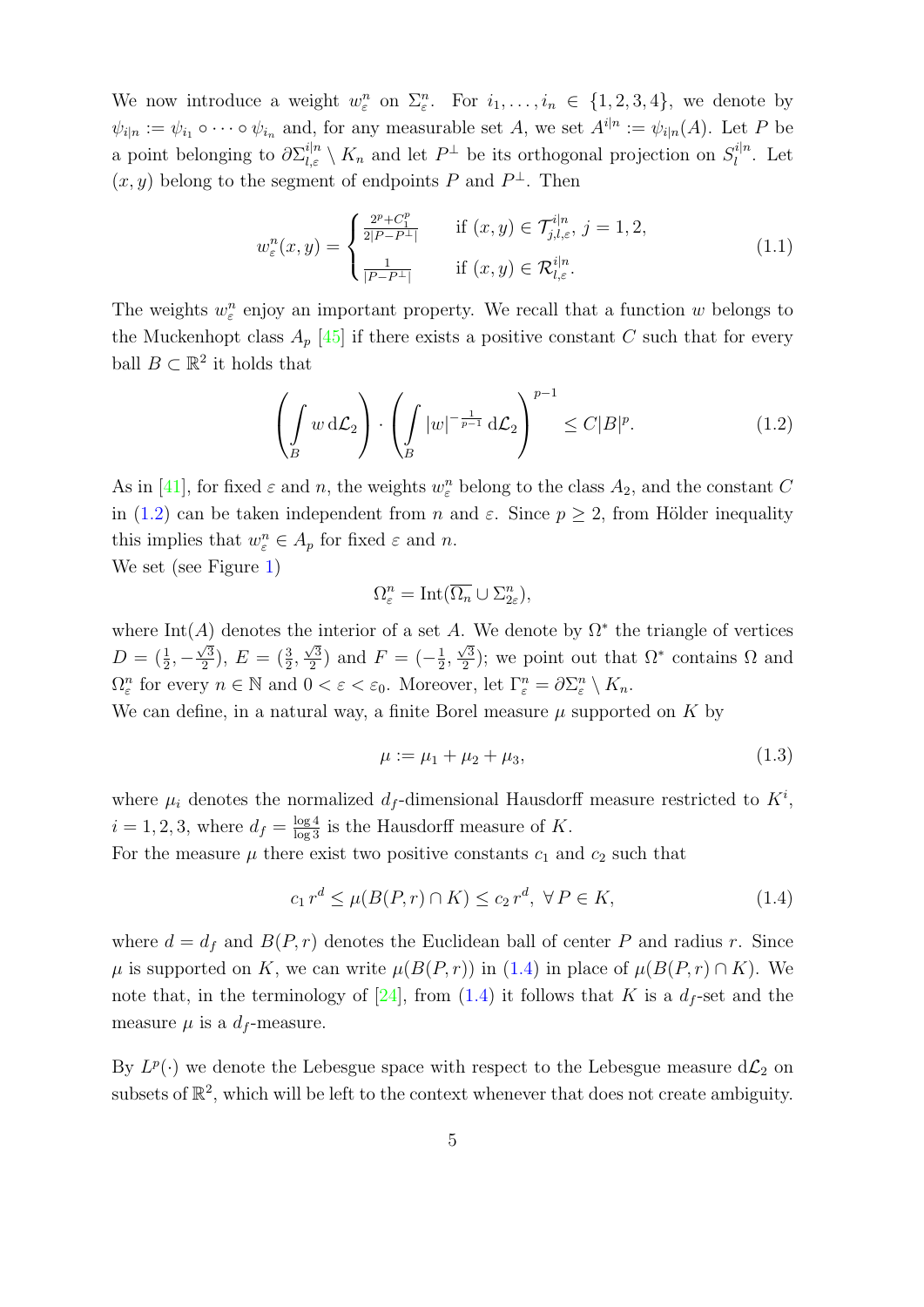

<span id="page-5-0"></span>Figure 1: The domain  $\Omega_{\varepsilon}^n$ .

By  $L^p(K,\mu)$  we<br>to the invariant<br>edge of  $K_n$  and<br> $K_n$ . By d $\ell$  we de<br>Let  $\mathcal G$  be an op<br>fractional) Sobol<br>the space of Höl<br>The domains  $\Omega_r$ <br>creasing) numbe By  $L^p(K,\mu)$  we denote the Banach space of p-summable functions on K with respect to the invariant measure  $\mu$ . By  $\ell$  we denote the natural arc length coordinate on each edge of  $K_n$  and we introduce the coordinates  $x = x(\ell), y = y(\ell)$ , on every segment of  $K_n$ . By d $\ell$  we denote the one–dimensional measure given by the arc length  $\ell$ .

Let G be an open set of  $\mathbb{R}^2$ . By  $W^{s,p}(\mathcal{G})$ , where  $s \in \mathbb{R}^+$ , we denote the (possibly fractional) Sobolev spaces (see [\[46\]](#page-28-8)). Given S a closed set of  $\mathbb{R}^2$ , by  $C^{0,\alpha}(\mathcal{S})$  we denote the space of Hölder continuous functions on  $\mathcal S$  of exponent  $\alpha$ .

The domains  $\Omega_n$  are  $(\epsilon, \delta)$  domains with parameters  $\epsilon$  and  $\delta$  independent of the (increasing) number of sides of  $K_n$  (see Lemma 3.3 in [\[8\]](#page-25-2)). Thus, by the extension theorem for  $(\epsilon, \delta)$  domains due to Jones (Theorem 1 in [\[22\]](#page-26-10)), we obtain the following theorem, which provides an extension operator from  $W^{1,p}(\Omega_n)$  to the space  $W^{1,p}(\mathbb{R}^2)$  whose norm is independent of n (see Theorem 5.7 in  $[9]$ ).

<span id="page-5-1"></span>**Theorem 1.1.** There exists a bounded linear extension operator  $Ext_J : W^{1,p}(\Omega_n) \to$  $W^{1,p}(\mathbb{R}^2)$  such that

$$
\|\operatorname{Ext}_J v\|_{W^{1,p}(\mathbb{R}^2)}^p \le C_J \|v\|_{W^{1,p}(\Omega_n)}^p \tag{1.5}
$$

with  $C_J$  independent of n.

We recall a Green formula for Lipschitz domains (see  $[5]$  and  $[4]$ ). Let  $\mathcal D$  be a Lipschitz domain and let  $(L_{div}^{p'}(\mathcal{D}))^2 := \{w \in (L^{p'}(\mathcal{D}))^2 : \text{div } w \in L^{p'}(\mathcal{D})\}.$  Then, for every  $u, v \in W^{1,p}(\mathcal{D})$  such that  $w := |\nabla u|^{p-2} \nabla u \in (L_{\text{div}}^{p'}(\mathcal{D}))^2$ , since  $\Delta_p u = \text{div}(|\nabla u|^{p-2} \nabla u)$ , it holds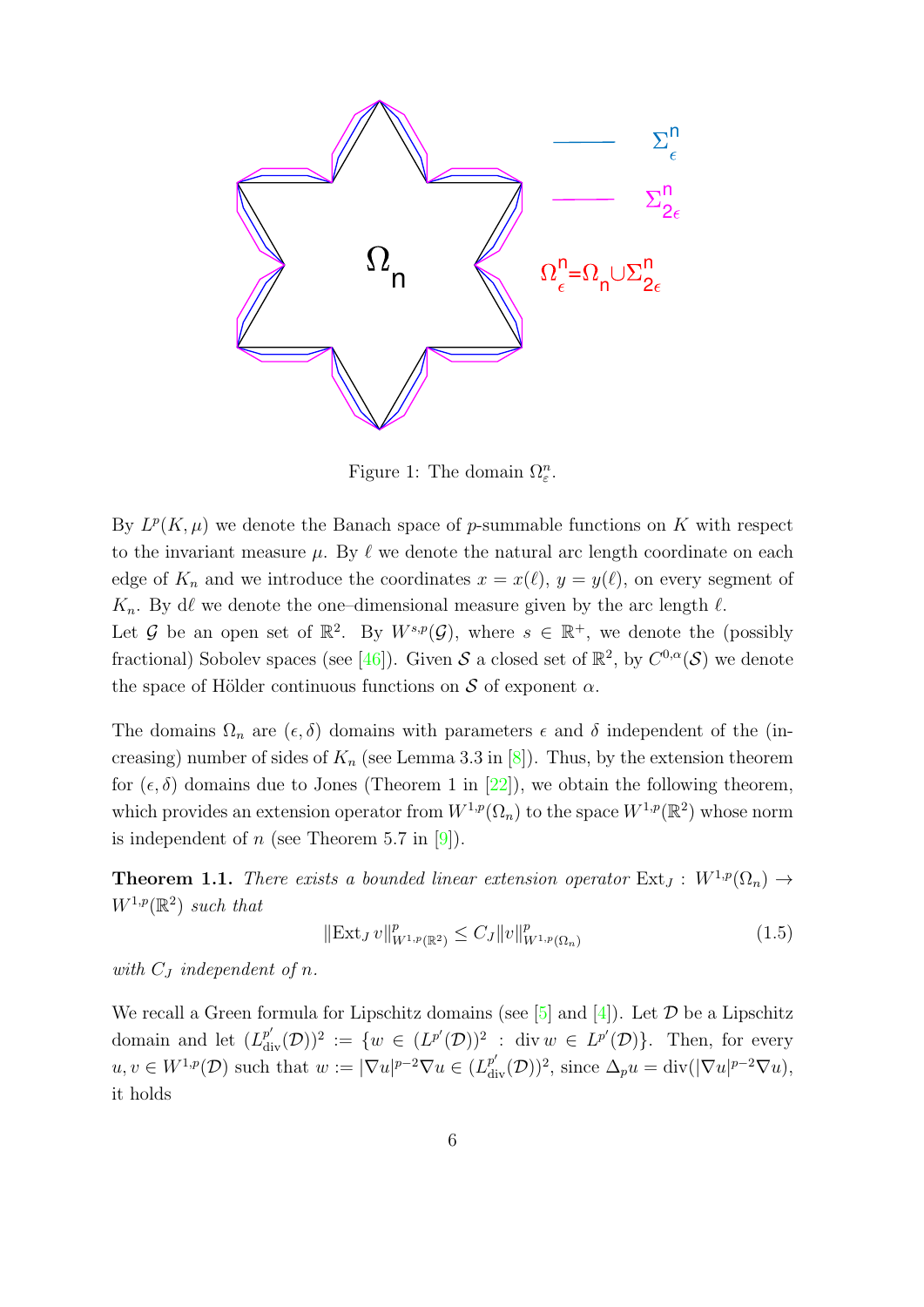$$
\int\limits_{\mathcal{D}} |\nabla u|^{p-2} \nabla u \nabla v \, d\mathcal{L}_2 = \left\langle \frac{\partial u}{\partial \nu} |\nabla u|^{p-2}, v \right\rangle_{W^{-\frac{1}{p'}, p'}(\partial \mathcal{D}), W^{\frac{1}{p'}, p}(\partial \mathcal{D})}} - \int\limits_{\mathcal{D}} \Delta_p u \, v \, d\mathcal{L}_2.
$$

We now introduce Besov spaces on the fractal set K. From now on, we set  $\alpha = 1 - \frac{2-d_f}{n}$  $\frac{a_f}{p}$  . We define the Besov space on K only for this particular  $\alpha$ , which is the case of our interest. For a general treatment, see [\[24\]](#page-27-8).

**Definition 1.2.** Let  $\mu$  be the measure introduced in [\(1.3\)](#page-4-2) and [\(1.4\)](#page-4-1). We say that  $f \in B^{p,p}_{\alpha}(K)$  if  $f \in L^p(K, \mu)$  and

$$
\|f\|_{B^{p,p}_{\alpha}(K)}<+\infty,
$$

where

$$
||f||_{B^{p,p}_{\alpha}(K)} = ||f||_{L^p(K,\mu)} + \left( \int \int \int \frac{|f(P) - f(P')|^p}{|P - P'|^{2d_f+p-1}} d\mu(P) d\mu(P') \right)^{\frac{1}{p}} \tag{1.6}
$$

We recall a trace theorem.

**Theorem 1.3.**  $B^{p,p}_{\alpha}(K)$  is the trace space of  $W^{1,p}(\Omega)$  that is:

- 1) There exists a linear and continuous operator  $\gamma_0: W^{1,p}(\Omega) \to B^{p,p}_{\alpha}(K)$ .
- 2) There exists a linear and continuous operator  $Ext : B^{p,p}_{\alpha}(K) \to W^{1,p}(\Omega)$  such that  $\gamma_0 \circ \text{Ext}$  is the identity operator on  $B^{p,p}_{\alpha}(K)$ .

For the proof we refer to Theorem 1 of Chapter VII in [\[24\]](#page-27-8). By proceeding as in Theorem 3.7 in [\[33\]](#page-27-9), we can prove the following Green formula for fractal domains. If  $w := |\nabla u|^{p-2} \nabla u \in (L_{\text{div}}^{p'}(\Omega))^2 := \{w \in (L^{p'}(\Omega))^2 : \text{div } w \in L^{p'}(\Omega)\},\$ since  $\Delta_p u = \text{div}(|\nabla u|^{p-2} \nabla u)$ , then for  $\alpha = 1 - \frac{2-d_f}{n}$ p

$$
\int\limits_{\Omega} |\nabla u|^{p-2}\nabla u \nabla \psi \,d\mathcal{L}_2 = \left\langle \frac{\partial u}{\partial \nu} |\nabla u|^{p-2}, \psi \right\rangle_{(B^{p,p}_{\alpha}(K))',B^{p,p}_{\alpha}(K)} - \int\limits_{\Omega} \Delta_p u \psi \,d\mathcal{L}_2
$$

for every  $\psi \in W^{1,p}(\Omega)$ . Here  $(B^{p,p}_{\alpha}(K))'$  denotes the dual of the Besov space  $B^{p,p}_{\alpha}(K)$ on K. This space as shown in  $\left[25\right]$  coincides with a subspace of Schwartz distributions  $D'(\mathbb{R}^2)$ , which are supported on K. They are built by means of atomic decomposition. Actually, Jonsson and Wallin proved this result in the general framework of d-sets; we refer to [\[25\]](#page-27-10) for a complete discussion.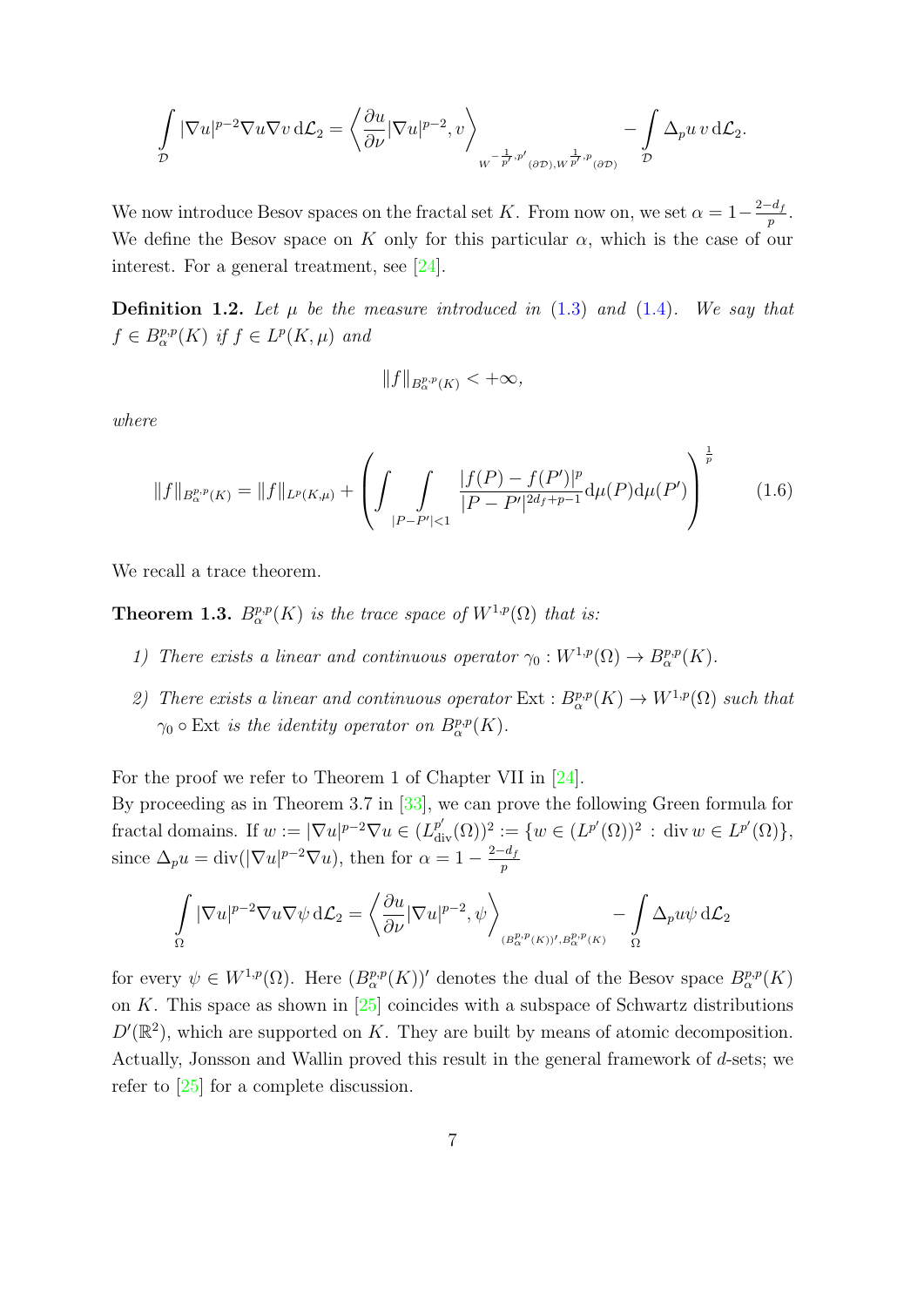# <span id="page-7-0"></span>2 M-convergence of quasi-linear functionals

We introduce for  $n \in \mathbb{N}$  and  $0 < \varepsilon < \varepsilon_0$  the energy functionals which we will consider in order to prove the convergence results.

We denote by  $W^{1,p}(\Omega^n_\varepsilon,a^n_\varepsilon)$  the Sobolev space of restrictions to  $\Omega^n_\varepsilon$  of functions u defined on  $\Omega^*$  for which the following norm is finite:

$$
||u||_{W^{1,p}(\Omega_{\varepsilon}^n, a_{\varepsilon}^n)}^p := ||u||_{L^p(\Omega_{\varepsilon}^n)}^p + \int_{\Omega_{\varepsilon}^n} a_{\varepsilon}^n(x, y) |\nabla u|^p d\mathcal{L}_2.
$$
 (2.1)

Let  $\delta_n = \left(\frac{3}{4}\right)$  $\frac{3}{4}$ <sup>n</sup>. We introduce the following energy functionals defined on  $L^2(\Omega^*)$ 

<span id="page-7-1"></span>
$$
\Phi_{\varepsilon}^{(n)}[u] := \begin{cases} \frac{1}{p} \int_{\Omega_{\varepsilon}^{n}} |u|^{p} d\mathcal{L}_{2} + \frac{1}{p} \int_{\Omega_{\varepsilon}^{n}} a_{\varepsilon}^{n}(x, y) |\nabla u|^{p} d\mathcal{L}_{2} & \text{if } u|_{\Omega_{\varepsilon}^{n}} \in W^{1, p}(\Omega_{\varepsilon}^{n}, a_{\varepsilon}^{n}), \\ +\infty & \text{if } u \in L^{2}(\Omega^{*}) \setminus W^{1, p}(\Omega_{\varepsilon}^{n}, a_{\varepsilon}^{n}), \end{cases}
$$
\n
$$
(2.2)
$$

where

$$
a_{\varepsilon}^{n}(x, y) = \begin{cases} \delta_{n}^{1-p} w_{\varepsilon}^{n}(x, y) & \text{if } (x, y) \in \Sigma_{\varepsilon}^{n}, \\ 1 & \text{if } (x, y) \in \Omega_{\varepsilon}^{n} \setminus \overline{\Sigma_{\varepsilon}^{n}}, \end{cases}
$$

and  $w_{\varepsilon}^{n}(x, y)$  is the weight function defined in [\(1.1\)](#page-4-3).

<span id="page-7-2"></span>**Proposition 2.1.**  $\Phi_{\varepsilon}^{(n)}$  is a weakly lower semicontinuous, proper and strictly convex functional in  $L^2(\Omega^*)$ . Moreover,  $\Phi_{\varepsilon}^{(n)}$  is coercive on  $W^{1,p}(\Omega_{\varepsilon}^n, a_{\varepsilon}^n)$ .

*Proof.* It is clear from the definition that  $\Phi_{\varepsilon}^{(n)}$  is proper and strictly convex. The weak lower semicontinuity follows from the properties of the norms and also the coercivity of  $\Phi_{\varepsilon}^{(n)}$  follows at once.  $\Box$ 

We now introduce the fractal energy functional on  $\partial\Omega$  (see [\[7\]](#page-25-5) and [\[31\]](#page-27-5) for a complete discussion).

For  $u: \mathcal{V}_* \to \mathbb{R}$ , we define for  $1 < p < \infty$  and  $n \in \mathbb{N}$  the following quasi-linear discrete energy form:

$$
\mathcal{E}_p^{(n)}[u] = \frac{4^{(p-1)n}}{p} \sum_{i_1,\dots,i_n=1}^4 \sum_{\xi,\eta \in V_0} |u(\psi_{i|n}(\xi)) - u(\psi_{i|n}(\eta))|^p. \tag{2.3}
$$

We introduce the nonlinear fractal energy form  $\mathcal{E}_p$  with domain  $D(\mathcal{E}_p) := \{u \in C(K) :$  $\mathcal{E}_p[u|_K] < \infty$   $\subset L^p(K,\mu)$  as the following limit:

$$
\mathcal{E}_p[u] = \lim_{n \to \infty} \mathcal{E}_p^{(n)}[u]. \tag{2.4}
$$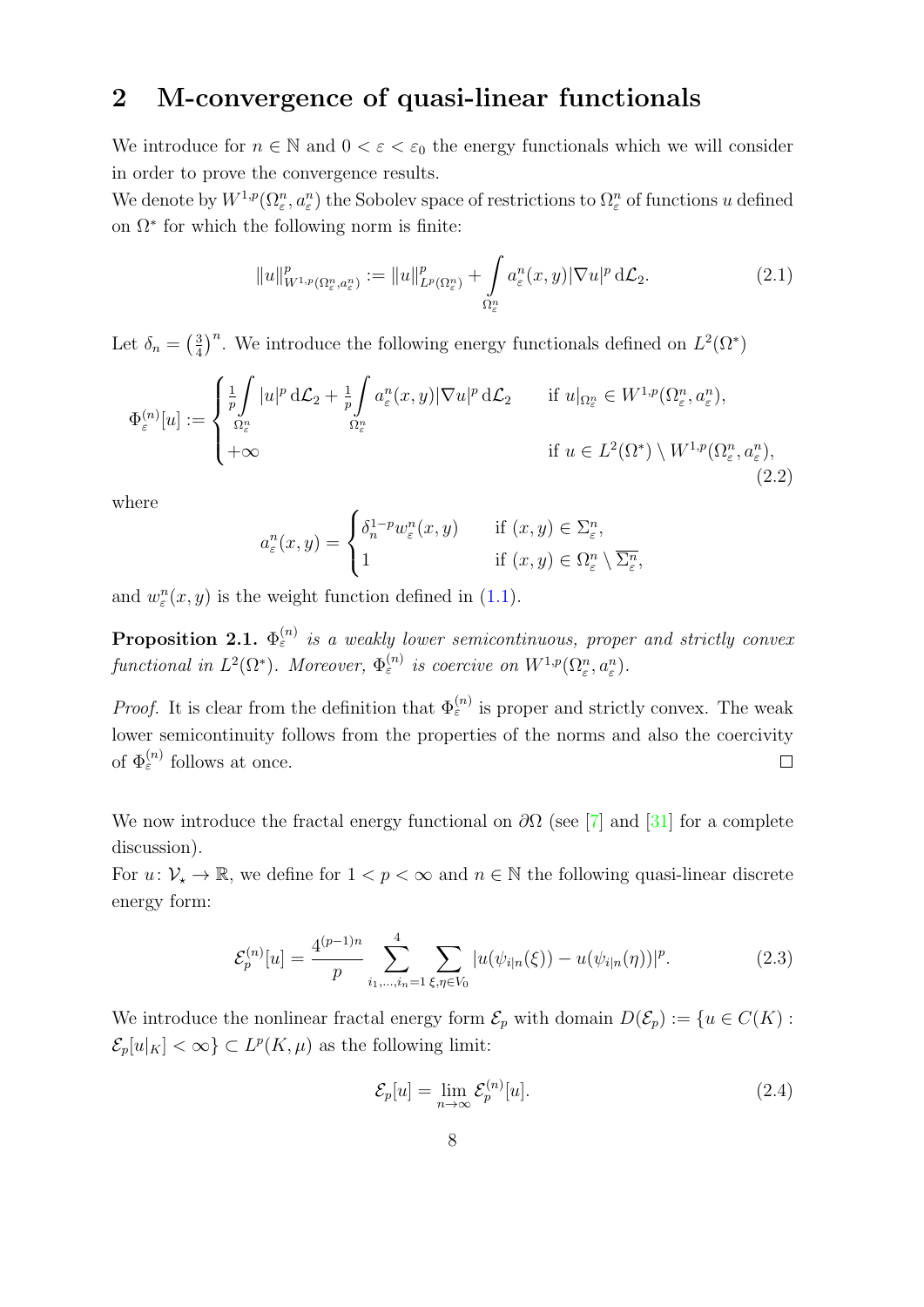We define the fractal functional:

<span id="page-8-0"></span>
$$
\Phi[u] := \begin{cases} \frac{1}{p} \int_{\Omega} |u|^p \, d\mathcal{L}_2 + \frac{1}{p} \int_{\Omega} |\nabla u|^p \, d\mathcal{L}_2 + \mathcal{E}_p[u] & \text{if } u|_{\Omega} \in D(\Phi), \\ +\infty & \text{if } u \in L^2(\Omega^*) \setminus D(\Phi), \end{cases} \tag{2.5}
$$

with domain

$$
D(\Phi) := \left\{ u \in W^{1,p}(\Omega) \, : \, u|_K \in D(\mathcal{E}_p) \right\}.
$$

We endow  $D(\Phi)$  with the following norm:

$$
||u||_{D(\Phi_p)}^p := \int_{\Omega} |u|^p d\mathcal{L}_2 + \int_{\Omega} |\nabla u|^p d\mathcal{L}_2 + \mathcal{E}_p[u].
$$

From the definition of the  $\|\cdot\|_{D(\Phi_p)}$ -norm and by proceeding as in [\[31,](#page-27-5) Proposition 2.3], we can prove the following result.

<span id="page-8-2"></span>**Proposition 2.2.**  $\Phi$  is a weakly lower semicontinuous, proper and strictly convex functional in  $L^2(\Omega^*)$ . Moreover,  $\Phi$  is coercive on  $D(\Phi)$ .

From now on, we suppose that  $\varepsilon \equiv \varepsilon_n$  is a sequence converging to 0 as  $n \to +\infty$ . Hence, in order to lighten the notation, sometimes we suppress the subscript  $\varepsilon$  and we write simply  $u_n$  in place of  $u_\varepsilon^n$ .

We recall the definition of M-convergence adapted to our case. This definition was first introduced by Mosco in [\[37\]](#page-28-9); here we recall the definition given in [\[38,](#page-28-10) Definition 2.1.1], which best fits our aims.

**Definition 2.3.** Let  $H := L^2(\Omega^*)$ . A sequence of proper and convex functionals  $\left\{\Phi_{\varepsilon}^{(n)}\right\}$ defined in H M-converges to a functional  $\Phi$  in H if the following hold:

a) for every  $\{v_n\} \in H$  weakly converging to  $u \in H$ 

$$
\underline{\lim}_{n\to\infty}\Phi_{\varepsilon}^{(n)}[v_n]\geq\Phi[u].
$$

b) for every  $u \in H$  there exists a sequence  $\{u_n\} \in H$  strongly converging to u in H, such that

$$
\overline{\lim}_{n \to \infty} \Phi_{\varepsilon}^{(n)}[u_n] \leq \Phi[u].
$$

We prove a preliminary lemma.

<span id="page-8-1"></span>**Lemma 2.4.** For every  $u \in D(\Phi)$  there exists a sequence of functions  $\hat{u}_m \in C^{0,\beta}(\overline{\Omega^*}) \cap$  $W^{1,p}(\Omega^*)$  with  $\beta = d_f(1-\frac{1}{n})$  $\frac{1}{p}$ ) such that  $\hat{u}_m \equiv u|_K$  on K and it converges strongly to u in  $L^2(\Omega^*)$ . Moreover,  $\hat{u}_m \xrightarrow[m \to +\infty]{} u$  strongly in  $W^{1,p}(\Omega)$ .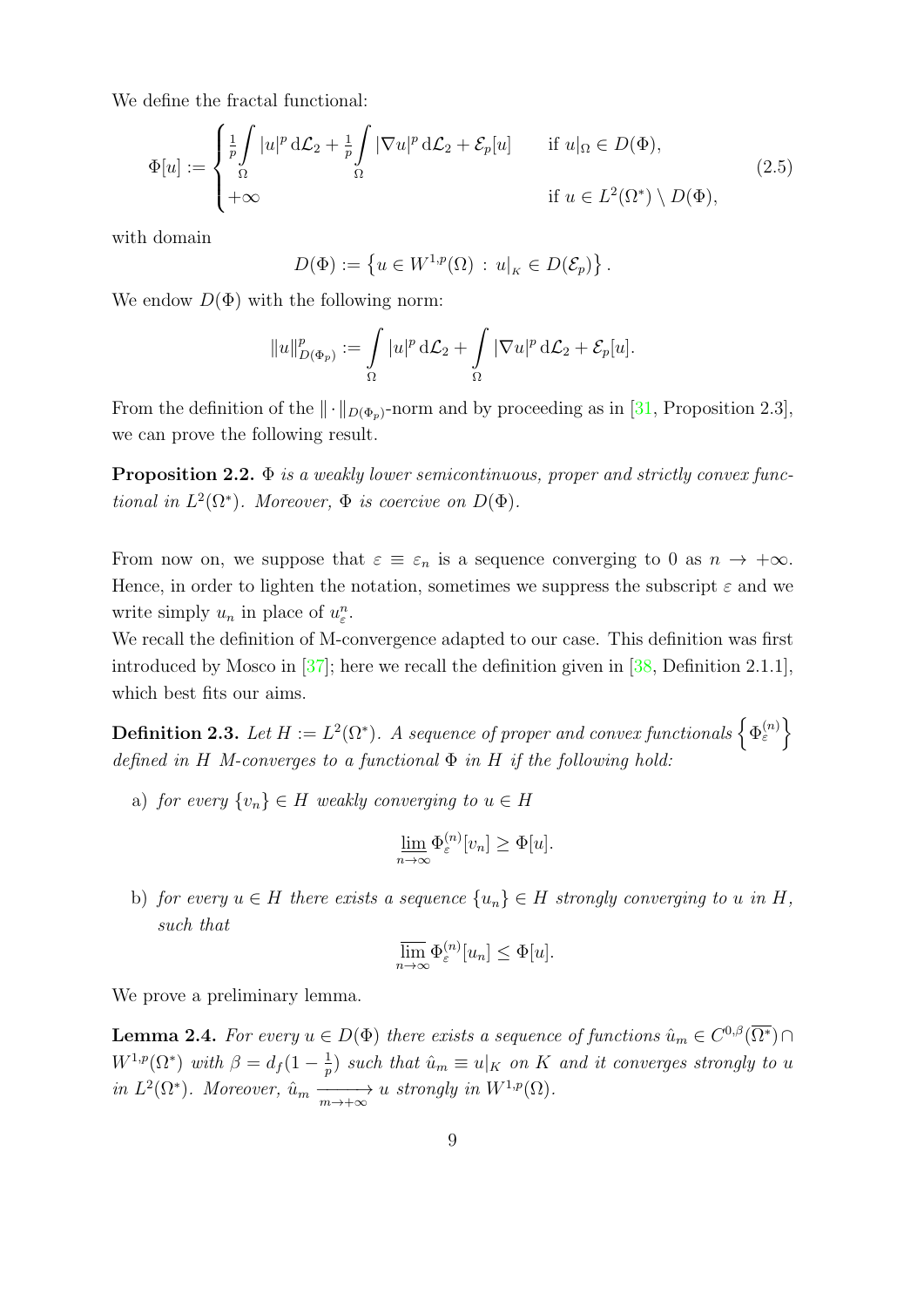*Proof.* Let  $u \in D(\Phi)$ , so that in particular  $u|_K \in D(\mathcal{E}_p)$ . From [\[24,](#page-27-8) Theorem 3, page 155] there exists an extension operator from  $W^{1,p}(\Omega)$  to  $W^{1,p}(\Omega^*)$ ; with an abuse of notation, we still denote the extension of  $u \in D(\Phi)$  to  $W^{1,p}(\Omega^*)$  by u. From Theorem 4.1 in [\[10\]](#page-26-12), this latter space coincides with the space  $\text{Lip}_{d_f,p,\infty}(K)$  (for the definition see Jonsson [\[23\]](#page-27-11)). We note that the space  $\text{Lip}_{d_f,p,\infty}(K)$  is a subspace of the Besov space  $B^{p,\infty}_{d}$  $\frac{d^{p,\infty}}{dt}(K)$ ; hence we can extend  $u|_K$  to a function  $\hat{u}$  defined on  $\mathbb{R}^2$  and belonging to the space  $B^{p,\infty}$  $d_f + \frac{2-d_f}{p}$  $(\mathbb{R}^2)$ . From the properties of Besov spaces we have that  $B^{\nu,\infty}$  $d_f + \frac{2-d_f}{p}$  $(\mathbb{R}^2)$  ⊂  $B^{p,p}$  $d_f + \frac{2-d_f}{p} - \epsilon$  $(\mathbb{R}^2)$  for every  $\epsilon > 0$ . The latter space coincides with the usual Sobolev space  $W^{d_f+\frac{2-d_f}{p}-\epsilon,p}(\mathbb{R}^2)$ . By embedding properties of Besov spaces, we get that  $\hat{u} \in C^{0,\beta}(\mathbb{R}^2)$ for  $\beta = d_f (1 - \frac{1}{n})$  $\frac{1}{p}$ ) [\[24,](#page-27-8) page 5]. In particular, the trace of  $\hat{u}$  on K belongs to  $C^{0,\beta}(K)$ and we identify  $u|_K$  with this trace. Since in particular  $u \in W^{1,p}(\Omega^*)$ , we have that  $w := \hat{u} - u$  belongs to  $W^{1,p}(\Omega^*)$  and has zero trace on K. From the density of  $C^1(\overline{\Omega^*})$  in  $W^{1,p}(\Omega^*)$ , there exists a sequence  ${u_m^*},$  with  $u_m^* \in C^1(\overline{\Omega^*})$  and  $u_m^* \equiv 0$  on K, which converges strongly to  $w = \hat{u} - u$  in

 $W^{1,p}(\Omega^*)$  for  $m \to +\infty$ . For every m we define  $\hat{u}_m := -u_m^* + \hat{u}$ . Hence, the sequence  $\{\hat{u}_m\}$  converges to u strongly in  $L^2(\Omega^*)$  and  $W^{1,p}(\Omega^*)$  and  $\mathcal{E}_p[\hat{u}_m] = \mathcal{E}_p[u|_K]$ . Finally, the strong convergence of  $\{\hat{u}_m\}$  to u in  $W^{1,p}(\Omega^*)$  implies the strong convergence on  $W^{1,p}(\Omega)$ , thus concluding the proof.  $\Box$ 

Before focusing on the main convergence result, we need to introduce some tools. As in [\[43\]](#page-28-3), we introduce a family of nested and regular triangulations  $\mathcal{T}_n$  of  $\Omega^*$  such that at every iteration n the vertices of  $K_n$  are also nodes of the triangulation. We denote by  $P_n$  the set of vertices of all the triangles of  $\mathcal{T}_n$  and by  $\mathcal{S}_n$  the space of continuous functions on  $\Omega^*$  affine on every triangle of  $\mathcal{T}_n$ ; we point out that for every n it holds that  $\mathcal{P}_n \subset \mathcal{P}_{n+1}$  and  $\mathcal{S}_n \subset \mathcal{S}_{n+1}$ .

By suitably adapting the proofs of Propositions 4.1 and 4.2 of [\[43\]](#page-28-3) (see also Theorems 1 and 2 in [\[18\]](#page-26-13)), we get the following result.

<span id="page-9-0"></span>**Proposition 2.5.** For every  $u \in C^{0,\beta}(\overline{\Omega^*}) \cap W^{1,p}(\Omega^*)$  such that  $u|_K \in D(\mathcal{E}_p)$  there exists a sequence of piecewise affine functions  $I_n u$  interpolating u in the nodes of  $\mathcal{V}^n$ which converges to u in  $W^{1,p}(\Omega^*)$  and satisfies the estimate

$$
|I_n u(P) - I_n u(Q)| \le C|P - Q|^{\beta} \quad \text{for every} \quad P, Q \in \mathcal{P}_n,\tag{2.6}
$$

where the constant C is independent from n. Moreover,  $I_n u(P) = u(P) \quad \forall P \in \mathcal{V}^n$ .

We now prove the M-convergence result.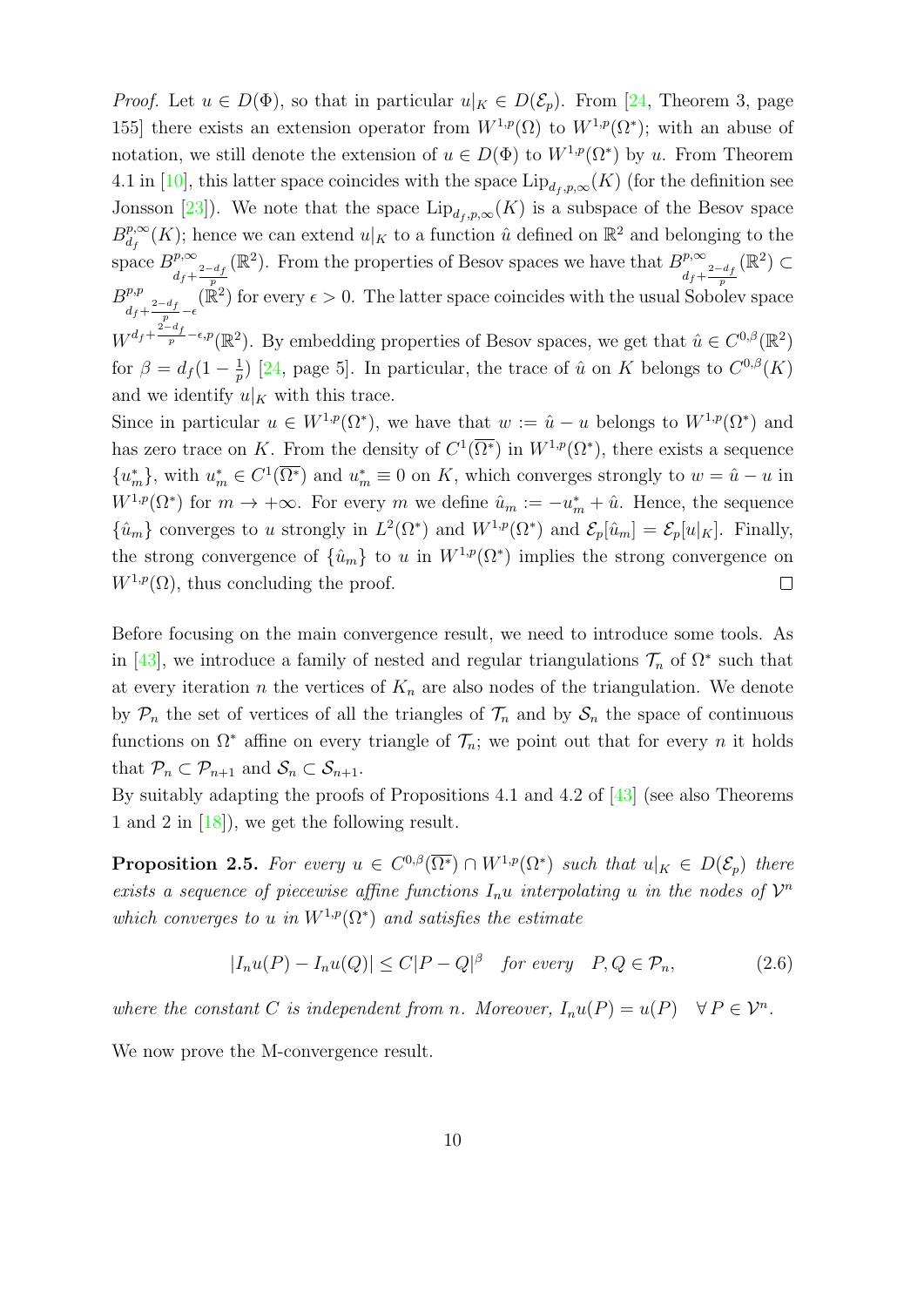

<span id="page-10-0"></span>Figure 2: A possible example of  $\hat{P}_l$  and  $\tilde{Q}_l$ .

**Theorem 2.6.** Let  $\delta_n = (3^{1-d_f})^n = \left(\frac{3}{4}\right)^n$  $\frac{3}{4}$ <sup>n</sup> and  $\varepsilon \equiv \varepsilon_n$  be a sequence converging to 0 as  $n \to +\infty$ . Let  $\Phi$  and  $\Phi_{\varepsilon}^{(n)}$  be defined as in [\(2.5\)](#page-8-0) and [\(2.2\)](#page-7-1) respectively. Then  $\Phi_{\varepsilon}^{(n)}$ M-converges to the functional  $\Phi$  as  $n \to +\infty$ .

 $\Phi[u] = +\infty$  and the thesis would trivially hold. *Proof.* 1) Limsup condition: We can suppose that  $u \in D(\Phi)$  since if  $u \notin D(\Phi)$  then

We first assume that  $u \in C^{0,\beta}(\overline{\Omega^*})$ , where we recall that  $\beta = d_f(1 - \frac{1}{n})$  $(\frac{1}{p})$ . We have to construct a sequence  $u_n$  strongly converging in  $L^2(\Omega^*)$  to u.

We define the following operator

$$
G_{\varepsilon} \colon C^{0,\beta}(\overline{\Omega^*}) \cap W^{1,p}(\Omega^*) \to C^{0,\beta}(\overline{\Omega^*}) \cap W^{1,p}(\Omega^*)
$$

 $\mathbf{T}\mathbf{h}$  as  $M$ - $Pr$   $\Phi$   $[\imath \ \mathbf{W}\mathbf{e}]$  exponentially power and to the He: which acts on  $\Omega^n_{\varepsilon}$ . Let  $(x_l, y_l)$  denote the orthogonal projection of  $(x, y) \in \Sigma_{l, 2\varepsilon}$  on  $S_l$ , for  $l = 1, 2, 3$ . Then, for every point  $P = (x, y)$  of  $\Sigma_{l, 2\varepsilon} \setminus \Sigma_{l, \varepsilon}$ , we set  $\hat{P}_l = (\hat{x}_l, \hat{y}_l) \in \partial \Sigma_{l, \varepsilon}$ and  $\tilde{Q}_l = (\tilde{x}_l, \tilde{y}_l) \in \partial \Sigma_{l,2\varepsilon}$  to be the intersections between the straight line orthogonal to  $S_l$  at  $(x_l, y_l)$  and  $\partial \Sigma_{l,\varepsilon} \setminus S_l$  and  $\partial \Sigma_{l,2\varepsilon} \setminus S_l$  respectively (see Figure [2\)](#page-10-0). Hence, for  $g \in C^{0,\beta}(\overline{\Omega^*})$ , we define

$$
G_{\varepsilon}(g(x,y)) = \begin{cases} g(x,y) & \text{if } (x,y) \in \Omega^* \setminus \Sigma_{l,2\varepsilon}, \\ I_0 g(x_l, y_l) & \text{if } (x,y) \in \overline{\Sigma_{l,\varepsilon}}, \\ I_0 g(x_l, y_l) t_l + g(\tilde{Q}_l)(1-t_l) & \text{if } (x,y) \in \overline{\Sigma_{l,2\varepsilon}} \setminus \overline{\Sigma_{l,\varepsilon}}, \end{cases}
$$
(2.7)

where

$$
t_l = \frac{|\tilde{y}_l - y| + |\tilde{x}_l - x|}{|\tilde{y}_l - \hat{y}_l| + |\tilde{x}_l - \hat{x}_l|}.
$$

We now set

$$
u_n = \begin{cases} I_n u & \text{if } (x, y) \in \Omega^* \setminus \Sigma^n_{2\varepsilon}, \\ G_{\varepsilon}(I_n u \circ \psi_{i|n}) \circ \psi_{i|n}^{-1} & \text{if } (x, y) \in \Sigma^n_{2\varepsilon}, \end{cases}
$$
(2.8)

where  $I_n u$  is the interpolating function given by Proposition [2.5.](#page-9-0)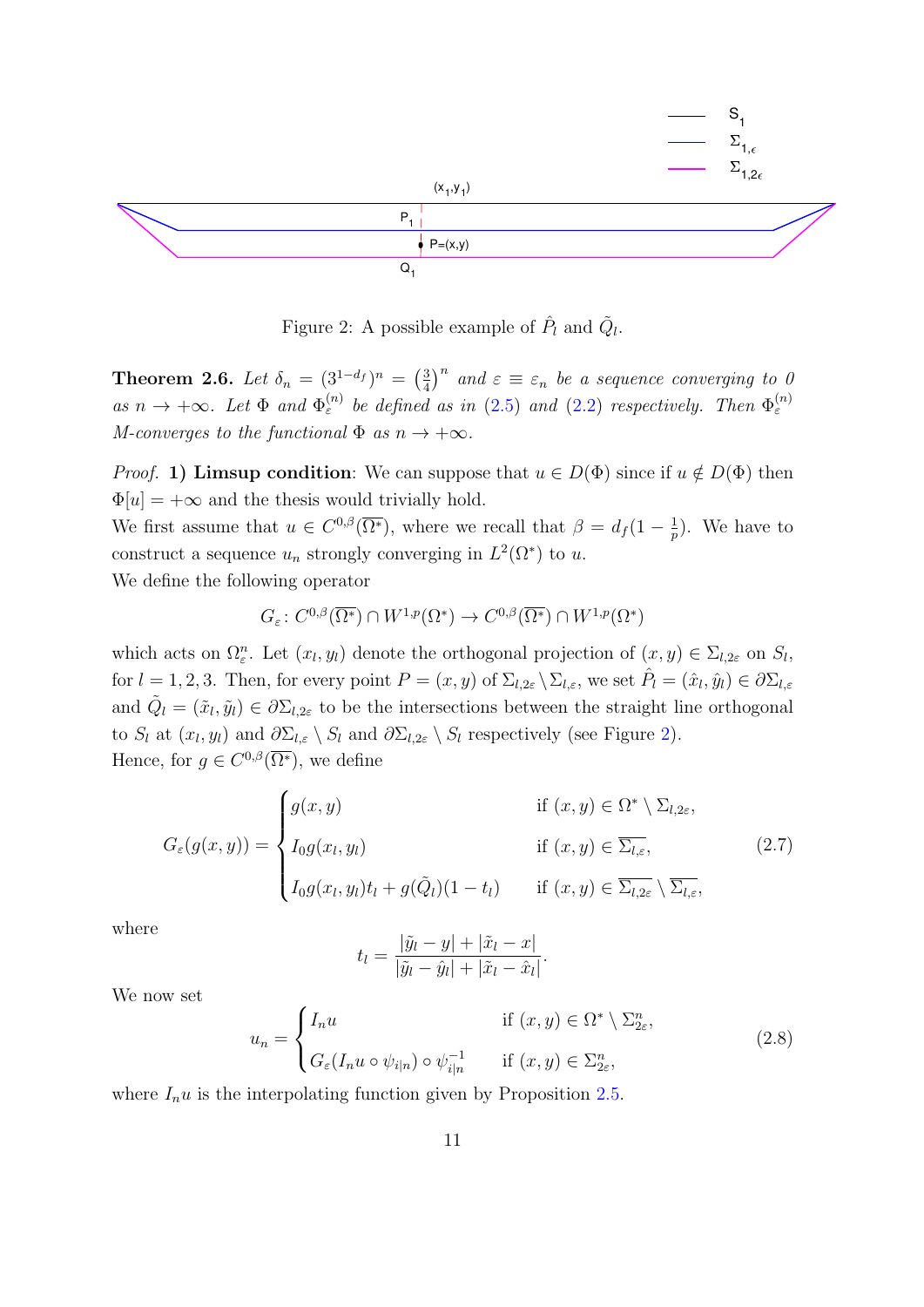We point out that, since u is Hölder continuous on  $\Omega^*$ , from the definition of  $u_n$  it follows that

<span id="page-11-0"></span>
$$
\max_{\Sigma_{2\varepsilon}^n} |u_n| \le ||u||_{L^\infty(\Omega^*)}.\tag{2.9}
$$

Hence

$$
||u_n - u||_{L^2(\Omega^*)}^2 = ||I_n u - u||_{L^2(\Omega^*)}^2 + \int_{\Sigma_{2\varepsilon}^n} |u_n - u|^2 d\mathcal{L}_2
$$
  

$$
\leq ||I_n u - u||_{L^2(\Omega^*)}^2 + C \left( \max_{\Sigma_{2\varepsilon}^n} |u_n|^2 + \max_{\Sigma_{2\varepsilon}^n} |u|^2 \right) |\Sigma_{2\varepsilon}^n|;
$$

since  $|\Sigma_{2\varepsilon}^n| \to 0$  as  $n \to +\infty$ , from [\(2.9\)](#page-11-0) and Proposition [2.5](#page-9-0) we get that  $u_n$  converges to u strongly in  $L^2(\Omega^* )$ .

According to the definition of  $u_n$  and  $a_\varepsilon^n$ , we split the functional  $\Phi_{\varepsilon}^{(n)}$  as follows:

$$
\Phi_{\varepsilon}^{(n)}[u_n] = \frac{1}{p} \int_{\Omega_n} |I_n u|^p \, d\mathcal{L}_2 + \frac{1}{p} \int_{\Sigma_{2\varepsilon}^n \backslash \Sigma_{\varepsilon}^n} |u_n|^p \, d\mathcal{L}_2 + \frac{1}{p} \int_{\Sigma_{\varepsilon}^n} |u_n|^p \, d\mathcal{L}_2
$$

$$
+ \frac{1}{p} \int_{\Omega_n} |\nabla I_n u|^p \, d\mathcal{L}_2 + \frac{1}{p} \int_{\Sigma_{2\varepsilon}^n \backslash \Sigma_{\varepsilon}^n} |\nabla u_n|^p \, d\mathcal{L}_2 + \frac{\delta_n^{1-p}}{p} \int_{\Sigma_{\varepsilon}^n} w_{\varepsilon}^n |\nabla u_n|^p \, d\mathcal{L}_2.
$$

Since the domain  $\Omega_n$  tends to the fractal domain  $\Omega$  as  $n \to +\infty$ , from the properties of the interpolating functions we get that

$$
\lim_{n \to +\infty} \frac{1}{p} \int_{\Omega_n} |I_n u|^p d\mathcal{L}_2 = \frac{1}{p} \int_{\Omega} |u|^p d\mathcal{L}_2 \quad \text{and} \quad \lim_{n \to +\infty} \frac{1}{p} \int_{\Omega_n} |\nabla I_n u|^p d\mathcal{L}_2 = \frac{1}{p} \int_{\Omega} |\nabla u|^p d\mathcal{L}_2
$$

We should prove that

<span id="page-11-1"></span>
$$
\lim_{n \to +\infty} \int_{\Sigma_{\varepsilon}^n \setminus \Sigma_{\varepsilon}^n} |u_n|^p d\mathcal{L}_2 = \lim_{n \to +\infty} \int_{\Sigma_{\varepsilon}^n} |u_n|^p d\mathcal{L}_2 = 0,
$$
\n(2.10)

<span id="page-11-2"></span>
$$
\lim_{n \to +\infty} \int_{\Sigma_{2\varepsilon}^n \backslash \Sigma_{\varepsilon}^n} |\nabla u_n|^p d\mathcal{L}_2 = 0 \tag{2.11}
$$

and

<span id="page-11-4"></span>
$$
\overline{\lim}_{n \to +\infty} \frac{\delta_n^{1-p}}{p} \int\limits_{\Sigma_{\varepsilon}^n} w_{\varepsilon}^n |\nabla u_n|^p d\mathcal{L}_2 \le \mathcal{E}_p[u]. \tag{2.12}
$$

We begin by proving  $(2.10)$  and  $(2.11)$ . We point out that by definition

<span id="page-11-3"></span>
$$
\Sigma_{\varepsilon}^{n} = \bigcup_{i|n} \Sigma_{\varepsilon}^{i|n} \quad \text{and} \quad \Sigma_{2\varepsilon}^{n} = \bigcup_{i|n} \Sigma_{2\varepsilon}^{i|n}.
$$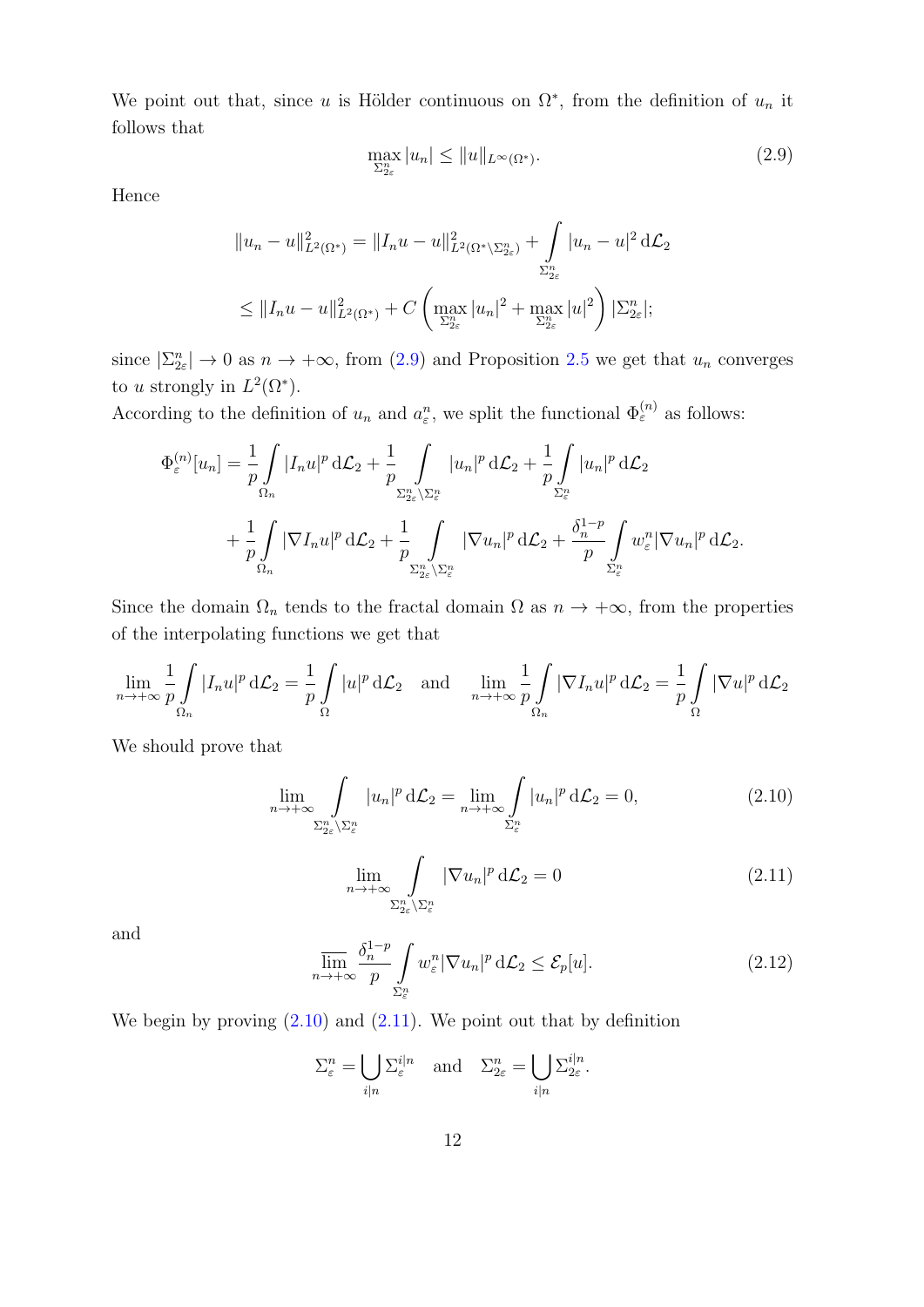Moreover, we can decompose  $\Sigma_{2\varepsilon}^n \setminus \Sigma_{\varepsilon}^n$  in the sum of three rectangles and six triangles; hence

$$
\int_{\Sigma_{2\varepsilon}^n \setminus \Sigma_{\varepsilon}^n} = \bigcup_{i|n} \int_{\Sigma_{2\varepsilon}^{i|n} \setminus \Sigma_{\varepsilon}^{i|n}} = \bigcup_{i|n} \left( \sum_{l=1}^3 \int_{\psi_{i|n}(R_l)} + \sum_{l=1}^3 \sum_{j=1}^2 \int_{\psi_{i|n}(T_{l,j})} \right).
$$
(2.13)

We start with the integrals on the rectangles. Since the computations are similar, we explicitly compute only the integral on the rectangle  $R_1$ , which has as vertices  $P_1$ ,  $P_2$ ,  $Q_1$  and  $Q_2$ . We enumerate the other rectangles starting from  $R_1$  going counterclockwise.

We set  $g(x, y) := (I_n u \circ \psi_{i|n})(x, y)$ . On  $R_1$ , from Proposition [2.5,](#page-9-0) the function  $G_{\varepsilon}(g(x, y))$  is defined as follows:

$$
G_{\varepsilon}(g(x,y)) =
$$
  

$$
-\frac{2y}{\sqrt{3}} \left( u(\psi_{i|n}(A)) + u(\psi_{i|n}(B)) - 2u(\psi_{i|n}(D)) \right) + 2 \left( u(\psi_{i|n}(A))(1-x) + u(\psi_{i|n}(B))x \right) -
$$
  

$$
\left( u(\psi_{i|n}(A)) \left( 1 - x + \frac{\varepsilon}{\sqrt{3}} \right) + u(\psi_{i|n}(B)) \left( x + \frac{\varepsilon}{\sqrt{3}} \right) - u(\psi_{i|n}(D)) \frac{2\varepsilon}{\sqrt{3}} \right).
$$

We recall that  $u \in C^{0,\beta}(\overline{\Omega^*})$  by hypothesis. By a change of variables and integrating, we get

<span id="page-12-0"></span>
$$
\int_{\psi_{i|n}(R_1)} |G_{\varepsilon}(g)|^p d\mathcal{L}_2 \leq \Theta_p^1 \left\{ 3^{-2n} 3^{-n\beta p} \left( 1 - \frac{2\varepsilon}{C_1} \right) \varepsilon^{p+1} + 3^{-2n} 3^{-n\beta p} \frac{\varepsilon}{2} \left[ \left( 1 - \frac{\varepsilon}{C_1} \right)^{p+1} - \frac{\varepsilon^{p+1}}{C_1^{p+1}} \right] + 3^{-2n} |R_1| \right\},\tag{2.14}
$$

where  $\Theta_p^1$  is a suitable positive constant which depends in particular on p and on the Hölder constant of  $u$ .

We now compute  $(G_{\varepsilon}(g))_x$  and  $(G_{\varepsilon}(g))_y$ ; since  $u \in C^{0,\beta}(\overline{\Omega^*})$ , we have that both derivatives are bounded by constants not depending on  $\varepsilon$ . Hence we get

<span id="page-12-1"></span>
$$
\int_{\psi_{i|n}(R_1)} |\nabla G_{\varepsilon}(g)|^p d\mathcal{L}_2 \le 3^{n(p-2)} C_H^p C_p^* 3^{-n\beta p} |R_1| = 3^{n(p-2)} C_H^p C_p^* 3^{-n\beta p} \left(1 - \frac{2\varepsilon}{C_1}\right) \frac{\varepsilon}{2},\tag{2.15}
$$

where  $C_p^*$  is a constant depending on p and  $C_H$  is the Hölder constant of u.

We pass now to the integrals on the triangles. As above, we explicitly compute the integral on the triangle  $T_{1,1}$  of vertices A,  $P_1$  and  $Q_1$ ; the other triangles can be computed similarly.

On  $T_1$ , the function  $G_{\varepsilon}(g(x, y))$  is defined as follows:

$$
G_{\varepsilon}(g(x, y)) =
$$
  

$$
-\frac{2y}{\sqrt{3}}\left(u(\psi_{i|n}(A)) + u(\psi_{i|n}(B)) - 2u(\psi_{i|n}(D))\right) + 2\left(u(\psi_{i|n}(A))(1 - x) + u(\psi_{i|n}(B))x\right) -
$$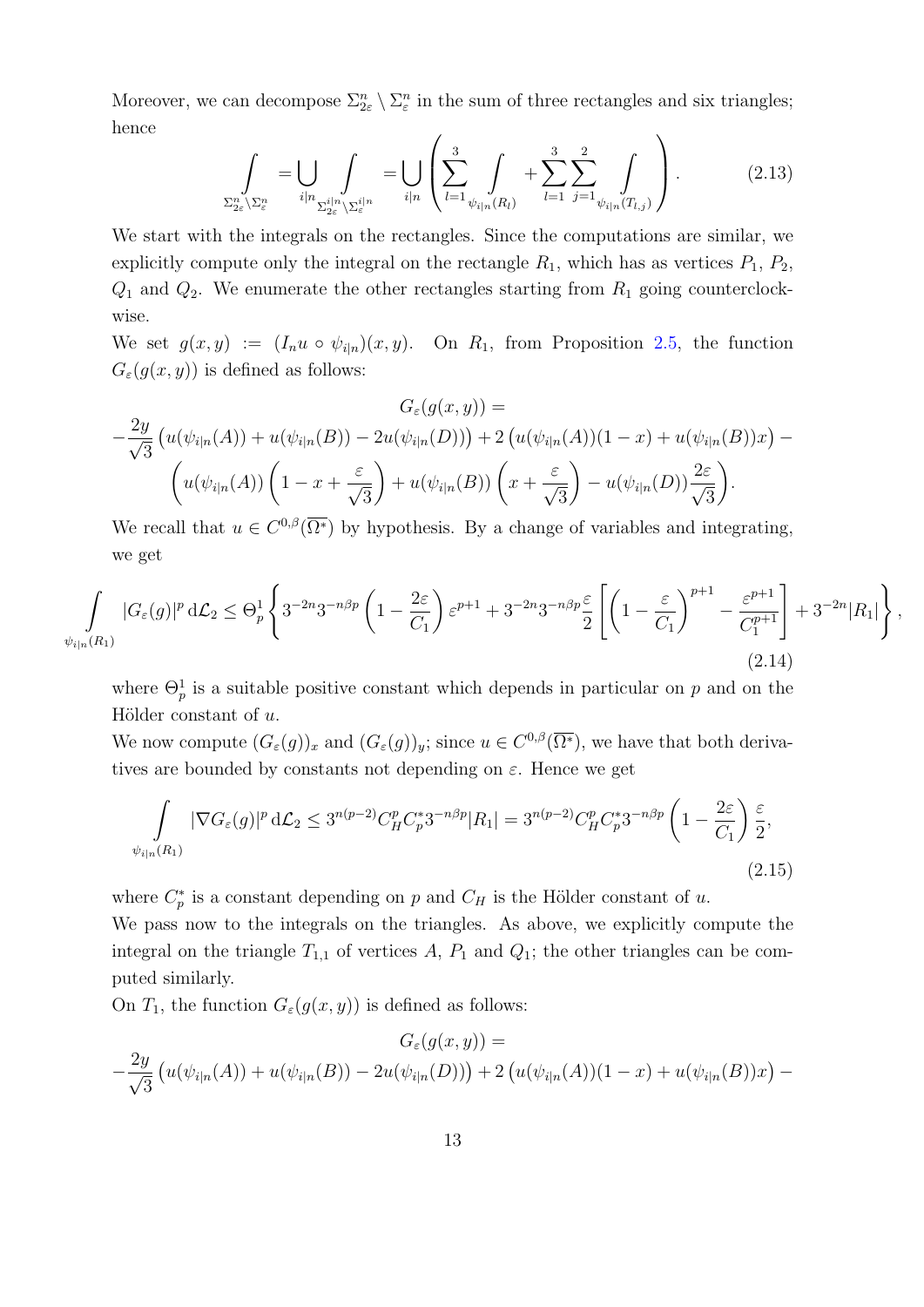$$
\left(u(\psi_{i|n}(A))\left(1-x+\frac{C_1x}{\sqrt{3}}\right)+u(\psi_{i|n}(B))\left(x+\frac{C_1x}{\sqrt{3}}\right)-u(\psi_{i|n}(D))\frac{2C_1x}{\sqrt{3}}\right).
$$

By changing the variables and integrating, we get

<span id="page-13-0"></span>
$$
\int_{\psi_{i|n}(T_{1,1})} |G_{\varepsilon}(g)|^p d\mathcal{L}_2 \leq \Theta_p^2 \left( 3^{-2n} 3^{-n\beta p} \varepsilon^{p+2} + 3^{-2n} \varepsilon^2 \right),\tag{2.16}
$$

where  $\Theta_p^2$  is a suitable positive constant which depends in particular on p and on the Hölder constant of  $u$ .

As before,  $(G_{\varepsilon}(g))_x$  and  $(G_{\varepsilon}(g))_y$  are bounded by constant not depending on  $\varepsilon$ . Hence we get

<span id="page-13-1"></span>
$$
\int_{\psi_{i|n}(T_{1,1})} |\nabla G_{\varepsilon}(g)|^p d\mathcal{L}_2 \le 3^{n(p-2)} C_H^p \hat{C}_p 3^{-n\beta p} \int_0^{\frac{\varepsilon}{C_1}} \frac{C_1 x}{2} dx = 3^{n(p-2)} C_H^p \hat{C}_p 3^{-n\beta p} \frac{\varepsilon^2}{4C_1}.
$$
\n(2.17)

From [\(2.14\)](#page-12-0), [\(2.16\)](#page-13-0) and [\(2.13\)](#page-11-3) we get that there exists a suitable positive constant  $\Theta_p$ such that

$$
\int_{\Sigma_{2\varepsilon}^n \setminus \Sigma_{\varepsilon}^n} |u_n|^p d\mathcal{L}_2 = \sum_{i|n} \int_{\Sigma_{2\varepsilon}^{i|n} \setminus \Sigma_{\varepsilon}^{i|n}} |u_n|^p d\mathcal{L}_2 \leq \sum_{i|n} \Theta_p 3^{-2n} (3^{-n\beta p} + 1)\varepsilon = \Theta_p \varepsilon \left( \frac{3^{-2n}}{4^{n(p-2)}} + \frac{4^n}{3^{2n}} \right),
$$

thus proving the first part of  $(2.10)$ . The second assertion of  $(2.10)$ , namely that

$$
\lim_{n \to +\infty} \int_{\Sigma_{\varepsilon}^n} |u_n|^p \, d\mathcal{L}_2 = 0,
$$

can be proved in a similar way.

From  $(2.15)$ ,  $(2.17)$  and  $(2.13)$  we get

$$
\int_{\Sigma_{2\varepsilon}^n \setminus \Sigma_{\varepsilon}^n} |\nabla u_n|^p d\mathcal{L}_2 = \sum_{i|n} \int_{\Sigma_{2\varepsilon}^{i|n} \setminus \Sigma_{\varepsilon}^{i|n}} |\nabla u_n|^p d\mathcal{L}_2 \le \sum_{i|n} 3^{n(p-2)} C_H^p \tilde{C}_p \varepsilon 3^{-n\beta p} = C_H^p \tilde{C}_p \varepsilon \frac{3^{n(p-2)}}{4^{n(p-2)}},
$$

thus proving  $(2.11)$ .

We have now to prove [\(2.12\)](#page-11-4). By proceeding as above, we split the integrals on  $\Sigma_{\varepsilon}^n$  in the sum of integrals on triangles and rectangles:

$$
\frac{\delta_n^{1-p}}{p} \int\limits_{\Sigma_{\varepsilon}^n} w_\varepsilon^n |\nabla u_n|^p \,\mathrm{d}\mathcal{L}_2 = \frac{\delta_n^{1-p}}{p} \bigcup\limits_{i|n} \int\limits_{\Sigma_{\varepsilon}^{i|n}} w_\varepsilon^n |\nabla u_n|^p \,\mathrm{d}\mathcal{L}_2 = \frac{\delta_n^{1-p}}{p} \bigcup\limits_{i|n} \left( \sum_{l=1}^3 \int\limits_{\psi_{i|n}(R_l)} + \sum_{l=1}^3 \sum_{j=1}^2 \int\limits_{\psi_{i|n}(T_{l,j})} \right).
$$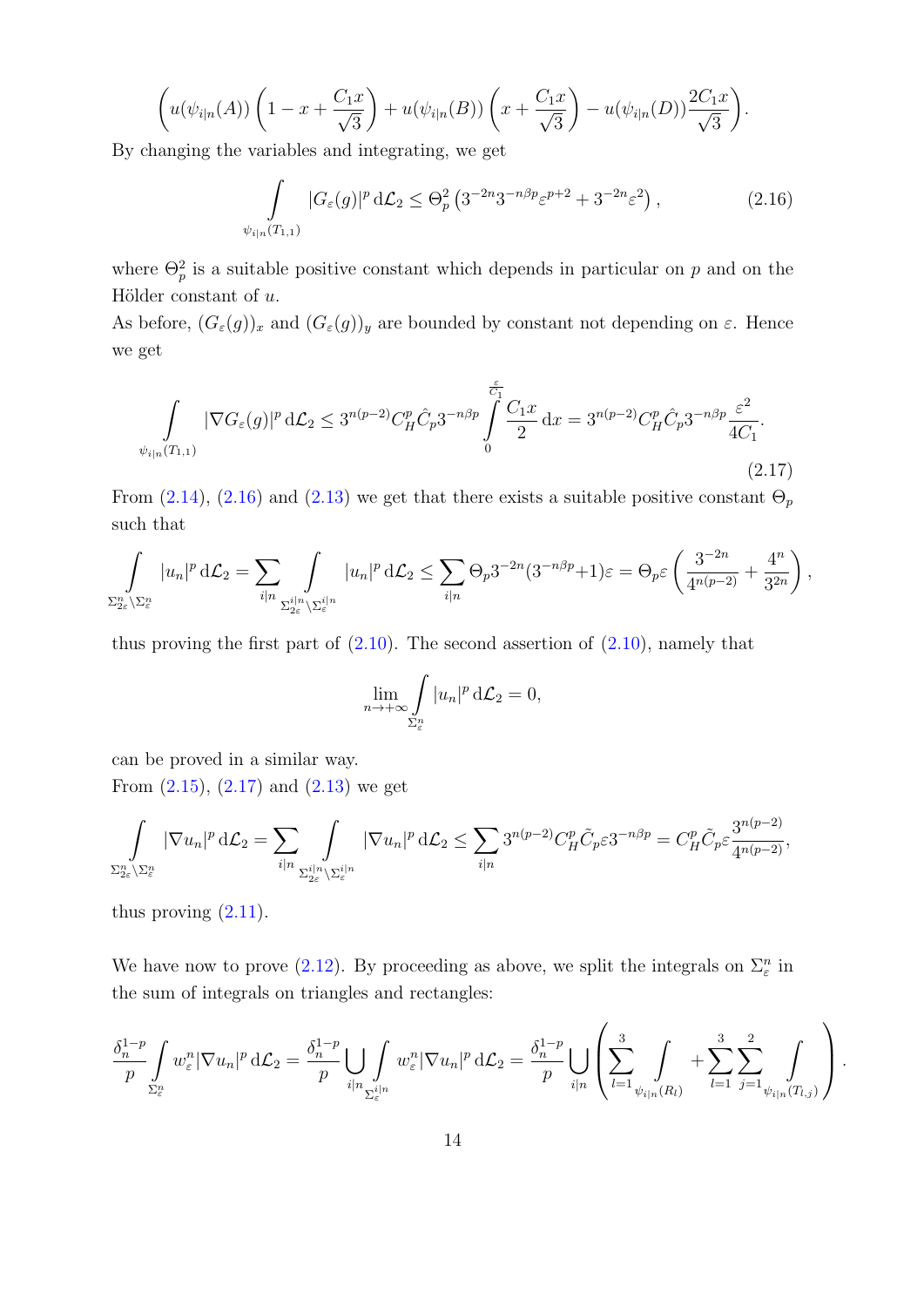As before, we perform the calculations on  $\Sigma_{1,\varepsilon}$ . With an abuse of notation, let  $R_1$  be the rectangle of vertices  $P_1$ ,  $P_2$ ,  $P_3 = (\frac{\varepsilon}{C_1}, 0)$  and  $P_4 = (1 - \frac{\varepsilon}{C_1})$  $\frac{\varepsilon}{C_1}$ , 0). We point out that on  $\psi_{i|n}(\Sigma_{1,\varepsilon})$ ,  $w_{\varepsilon}^n = 3^n \, \ell_{\varepsilon}^{-1}(x)$  with

$$
\ell_{\varepsilon}(x) = \begin{cases} \frac{C_1 x}{2^p + C_1^p} & 0 < x < \frac{\varepsilon}{C_1}, \\ \frac{\varepsilon}{2} & \frac{\varepsilon}{C_1} < x < 1 - \frac{\varepsilon}{C_1}, \\ \frac{C_1 - C_1 x}{2^p + C_1^p} & 1 - \frac{\varepsilon}{C_1} < x < 1. \end{cases}
$$

If  $G_{\varepsilon}(g(x, y))$  is defined as in the above case of the rectangle, recalling the definition of  $\delta_n$  we have that

$$
\frac{\delta_n^{1-p}}{p} \int_{\psi_{i|n}(R_1)} w_{\varepsilon}^n |\nabla u_n|^p d\mathcal{L}_2 =
$$
\n
$$
\frac{\delta_n^{1-p}}{p} \frac{2 \cdot 3^n}{\varepsilon} 3^{n(p-2)} \int_{\frac{\varepsilon}{C_1}}^{1-\frac{\varepsilon}{C_1}} \int_{-\frac{\varepsilon}{2}}^0 |u(\psi_{i|n}(A)) - u(\psi_{i|n}(B))|^p d\mathcal{U} d\mathcal{X} =
$$
\n
$$
\frac{4^{n(p-1)}}{p} \frac{2}{\varepsilon} \left(1 - \frac{2\varepsilon}{C_1}\right) \frac{\varepsilon}{2} |u(\psi_{i|n}(A)) - u(\psi_{i|n}(B))|^p.
$$

Again with an abuse of notation, now let  $T_{1,1}$  be the triangle of vertices A,  $P_1$  and  $P_3$ . Hence we can compute the integral on  $T_{1,1}$  as follows:

$$
\frac{\delta_n^{1-p}}{p} \int_{\psi_{i|n}(T_{1,1})} w_{\varepsilon}^n |\nabla u_n|^p d\mathcal{L}_2 =
$$
\n
$$
\frac{\delta_n^{1-p}}{p} \frac{3^n (2^p + C_1^p)}{C_1} 3^{n(p-2)} \int_{0}^{\varepsilon} \int_{-\frac{C_1 x}{2}}^0 \frac{|u(\psi_{i|n}(A)) - u(\psi_{i|n}(B))|^p}{x} dy dx =
$$
\n
$$
\frac{4^{n(p-1)}}{p} \frac{2^p + C_1^p}{2} \frac{\varepsilon}{C_1} |u(\psi_{i|n}(A)) - u(\psi_{i|n}(B))|^p.
$$

Proceeding counterclockwise from  $T_{1,1}$ , we denote by  $T_{1,2}$  the triangle of vertices B,  $P_2$ and  $P_4$ . Then we have that

$$
\frac{\delta_n^{1-p}}{p} \int_{\psi_{i|n}(T_{1,2})} w_{\varepsilon}^n |\nabla u_n|^p d\mathcal{L}_2 =
$$
\n
$$
\frac{\delta_n^{1-p}}{p} \frac{3^n (2^p + C_1^p)}{2} 3^{n(p-2)} \int_{1-\frac{\varepsilon}{C_1}}^1 \int_{\frac{2^p}{2}}^0 \frac{|u(\psi_{i|n}(A)) - u(\psi_{i|n}(B))|^p}{C_1 - C_1 x} dy dx =
$$
\n
$$
\frac{4^{n(p-1)}}{p} \frac{2^p + C_1^p}{2} \frac{\varepsilon}{C_1} |u(\psi_{i|n}(A)) - u(\psi_{i|n}(B))|^p.
$$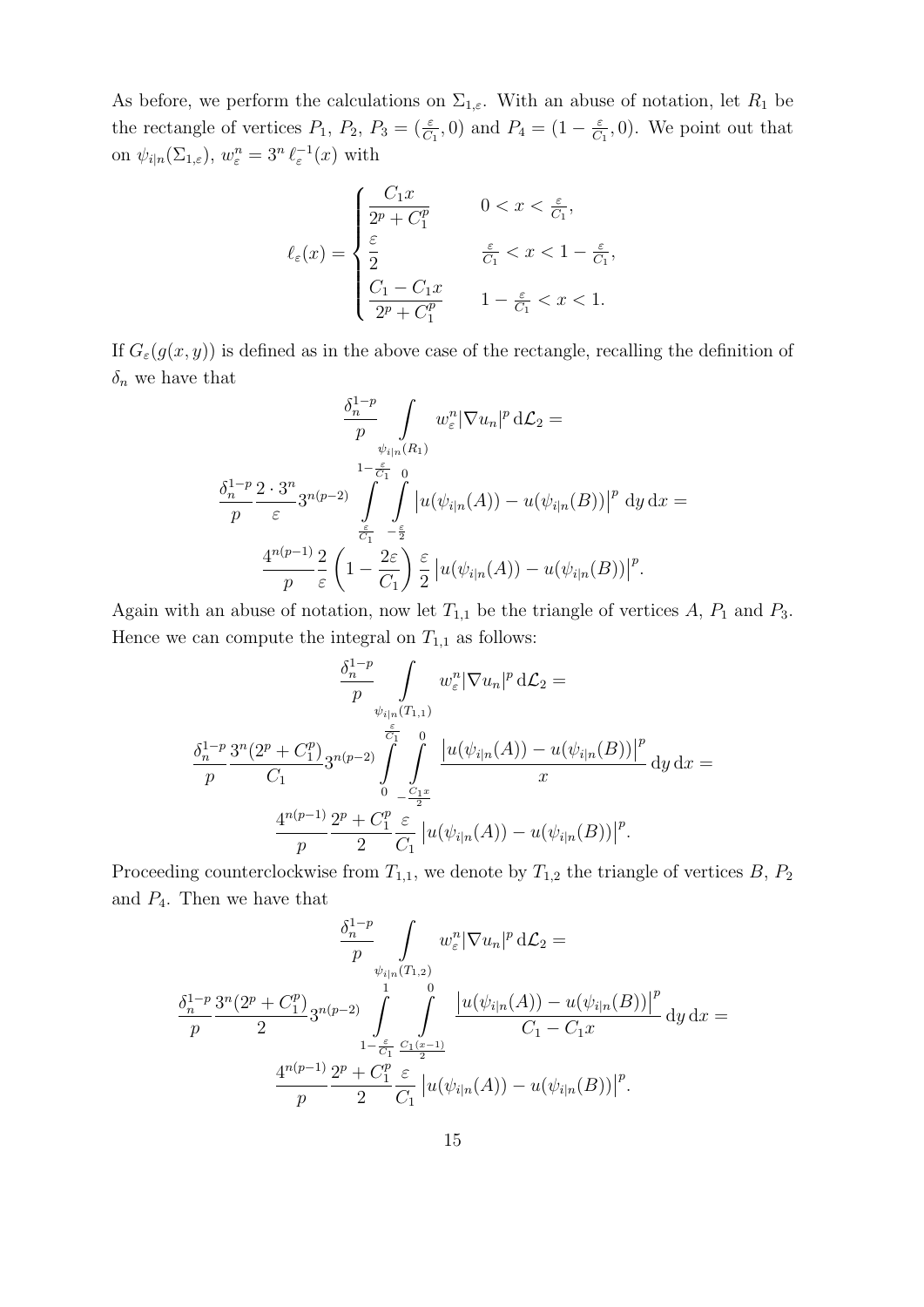Summing the above integrals, we get

$$
\frac{\delta_n^{1-p}}{p} \int_{\psi_{i|n}(\Sigma_{1,\varepsilon})} w_\varepsilon^n |\nabla u_n|^p d\mathcal{L}_2 =
$$

$$
\frac{4^{n(p-1)}}{p} \left(1 - \frac{2\varepsilon}{C_1} + (2^p + C_1^p) \frac{\varepsilon}{C_1}\right) |u(\psi_{i|n}(A)) - u(\psi_{i|n}(B))|^p.
$$

By applying the above reasoning to the other integrals, setting  $C_p := 2^p + C_1^p - 2$  we have

$$
\frac{\delta_n^{1-p}}{p} \int_{\Sigma_{\varepsilon}^n} w_{\varepsilon}^n |\nabla u_n|^p d\mathcal{L}_2 = \left(1 + \frac{\varepsilon}{C_1} C_p\right) \frac{4^{n(p-1)}}{p} \sum_{i|n} \left( |u(\psi_{i|n}(A)) - u(\psi_{i|n}(B))| \right)^p
$$
  
+ 
$$
|u(\psi_{i|n}(B)) - u(\psi_{i|n}(C))|^{p} + |u(\psi_{i|n}(A)) - u(\psi_{i|n}(C))|^{p}.
$$

Taking into account the definition of  $\mathcal{E}_p$ , we get that

$$
\frac{\delta_n^{1-p}}{p} \int\limits_{\Sigma_{\varepsilon}^n} w_{\varepsilon}^n |\nabla u_n|^p d\mathcal{L}_2 \le \left(1 + \frac{\varepsilon}{C_1} C_p \right) \mathcal{E}_p[u],
$$

and by taking the limit for  $n \to +\infty$  we get [\(2.12\)](#page-11-4), since  $\varepsilon \equiv \varepsilon_n \to 0$ .

We now remove the assumption  $u \in C^{0,\beta}(\overline{\Omega^*})$ . From Lemma [2.4,](#page-8-1) for every  $u \in D(\Phi)$ there exists a sequence of functions  $\hat{u}_m \in C^{0,\beta}(\overline{\Omega^*})$  which converges strongly to u both in  $L^2(\Omega^*)$  and in  $W^{1,p}(\Omega)$  for  $m \to +\infty$  and such that  $\hat{u}_m = u$  on K. From the first part of the proof, for every function  $\hat{u}_m \in C^{0,\beta}(\overline{\Omega^*})$  there exists a sequence of functions  $\hat{u}_{m,n} \in L^2(\Omega^*)$  such that

<span id="page-15-0"></span>
$$
\lim_{n \to +\infty} \|\hat{u}_{m,n} - \hat{u}_m\|_{L^2(\Omega^*)} = 0 \quad \text{and} \quad \overline{\lim}_{n \to \infty} \Phi_{\varepsilon}^{(n)}[\hat{u}_{m,n}] \le \Phi[\hat{u}_m]. \tag{2.18}
$$

From the properties of  $\hat{u}_m$  and [\(2.18\)](#page-15-0) we get

$$
\Phi[u] = \frac{1}{p} \int_{\Omega} |u|^p d\mathcal{L}_2 + \frac{1}{p} \int_{\Omega} |\nabla u|^p d\mathcal{L}_2 + \mathcal{E}_p[u] = \lim_{m \to +\infty} \left( \frac{1}{p} \int_{\Omega} |\hat{u}_m|^p d\mathcal{L}_2 + \frac{1}{p} \int_{\Omega} |\nabla \hat{u}_m|^p d\mathcal{L}_2 + \mathcal{E}_p[\hat{u}_m] \right)
$$
  
= 
$$
\lim_{m \to +\infty} \Phi[\hat{u}_m] \ge \lim_{m \to +\infty} \left( \overline{\lim_{n \to +\infty}} \Phi_{\varepsilon}^{(n)}[\hat{u}_{m,n}] \right).
$$

In addition to that, by direct calculations we have that

$$
\lim_{m \to +\infty} \left( \lim_{n \to +\infty} \|\hat{u}_{m,n} - u\|_{L^2(\Omega^*)} \right) = 0.
$$

We now use the diagonal formula given in Corollary 1.16 in [\[2\]](#page-25-0). There exists a strictly increasing mapping  $n \mapsto m(n)$  such that  $m(n) \to +\infty$  when  $n \to +\infty$  such that, by putting  $u_n = u_{m(n),n}$ 

$$
\lim_{n \to +\infty} \|u_n - u\|_{L^2(\Omega^*)} = 0 \quad \text{and} \quad \overline{\lim_{n \to \infty}} \Phi_{\varepsilon}^{(n)}[u_n] \le \Phi[u],
$$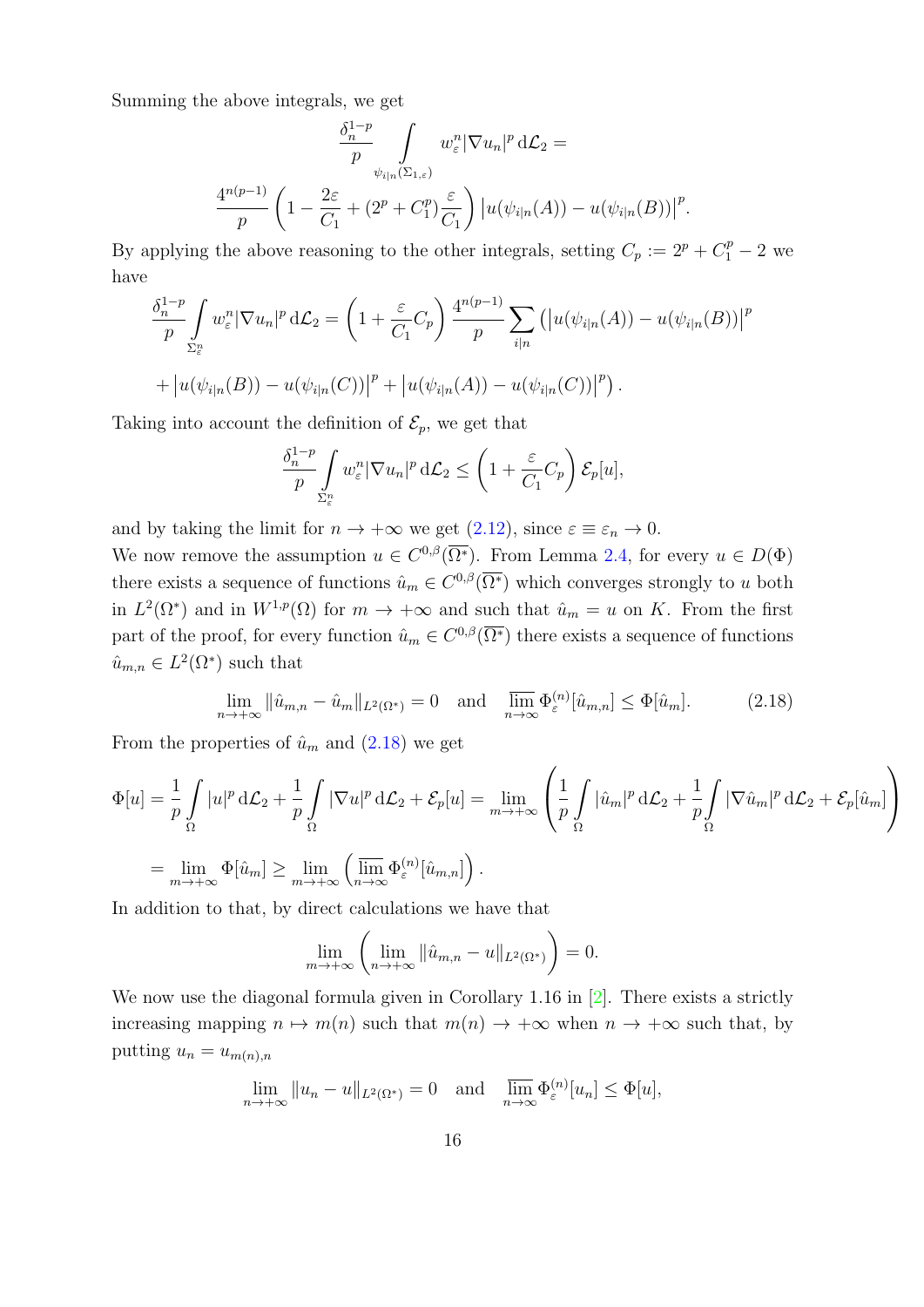thus proving the thesis.

2) Liminf condition: Let  $v_n$  be a weakly converging sequence to u in  $L^2(\Omega^*)$ . We can suppose that  $v_n \in W^{1,p}(\Omega^n_{\varepsilon}, a^n_{\varepsilon})$  and

$$
\underline{\lim}_{n\to\infty}\Phi_{\varepsilon}^{(n)}[v_n]<\infty
$$

(otherwise the thesis follows trivially). We first assume that  $v_n \in C^1(\overline{\Omega^n_{\varepsilon}})$  for every  $n \in \mathbb{N}$ . Then there exists a constant c independent of n and  $\varepsilon$  such that

<span id="page-16-0"></span>
$$
\Phi_{\varepsilon}^{(n)}[v_n] = \frac{1}{p} \int_{\Omega_{\varepsilon}^n} |v_n|^p \, d\mathcal{L}_2 + \frac{1}{p} \int_{\Omega_n} |\nabla v_n|^p \, d\mathcal{L}_2 + \frac{1}{p} \int_{\Sigma_{2\varepsilon}^n} a_{\varepsilon}^n |\nabla v_n|^p \, d\mathcal{L}_2 \le c. \tag{2.19}
$$

We point out that, from [\(2.19\)](#page-16-0), we can suppose that  $||v_n||_{W^{1,p}(\Omega_n)} \leq C$ , where C is independent of n. For every  $n \in \mathbb{N}$  from Theorem [1.1](#page-5-1) there exists a bounded linear operator  $Ext_J: W^{1,p}(\Omega_n) \to W^{1,p}(\mathbb{R}^2)$  such that

$$
\|\operatorname{Ext}_J v_n\|_{W^{1,p}(\mathbb{R}^2)} \le C \|v_n\|_{W^{1,p}(\Omega_n)} \le C,
$$

with  $C$  independent of  $n$ .

We denote by  $\hat{v}_n = \text{Ext}_J v_n|_{\Omega}$ . Then  $\hat{v}_n \in W^{1,p}(\Omega)$  and  $||\hat{v}_n||_{W^{1,p}(\Omega)} \leq C$ ; hence there exists a subsequence, still denoted by  $\hat{v}_n$ , weakly converging to  $\hat{v}$  in  $W^{1,p}(\Omega)$ . We point out that  $\hat{v}_n$  strongly converges to  $\hat{v}$  in  $L^p(\Omega)$  and also in  $L^2(\Omega)$  since  $p \geq 2$ . By proceeding as in the proof of condition a) of [\[15,](#page-26-1) Theorem 3.5], we prove that  $\hat{v} = u$ a.e. on  $\Omega$ , hence in particular  $\hat{v}_n$  weakly converges to u in  $W^{1,p}(\Omega)$ .

As in [\[15\]](#page-26-1), this implies that  $\chi_{\Omega_n} \nabla v_n$  weakly converges to  $\nabla u$  in  $L^p(\Omega)$  and, from the lower semicontinuity of the norm, we get that

$$
\underline{\lim}_{n\to\infty}\int\limits_{\Omega_n}|\nabla v_n|^p\,\mathrm{d}\mathcal{L}_2\geq\int\limits_{\Omega}|\nabla u|^p\,\mathrm{d}\mathcal{L}_2.
$$

Analogously, we can prove that  $\chi_{\Omega_n} v_n$  weakly converges to u in  $L^p(\Omega)$ . Therefore, we obtain that

$$
\underline{\lim}_{n\to\infty}\int\limits_{\Omega^n_{\varepsilon}}|v_n|^p\,\mathrm{d}\mathcal{L}_2\geq \underline{\lim}_{n\to\infty}\int\limits_{\Omega_n}|v_n|^p\,\mathrm{d}\mathcal{L}_2\geq \int\limits_{\Omega}|u|^p\,\mathrm{d}\mathcal{L}_2.
$$

In the notations of the limsup part of the proof, we now introduce an operator  $\mathcal{M}_{\varepsilon}: C^1(\overline{\Sigma}_{\varepsilon}) \to C^{0,1}(T^0)$  defined for every  $0 < \varepsilon < \varepsilon_0$ . Let  $L_{\varepsilon}$  be the segment given by the intersection between  $\Sigma_{l,\varepsilon}$  and the straight line orthogonal to  $S_l$  at the point  $(x_l, y_l)$ and let  $\ell_{\varepsilon}$  be its length. Hence, if  $P = (x, y) \in T^0 \setminus V_0$ , we set

$$
\mathcal{M}_{\varepsilon}(h(x_l, y_l)) = \frac{1}{\ell_{\varepsilon}} \int_{L_{\varepsilon}} h(x(\ell), y(\ell)) \, d\ell. \tag{2.20}
$$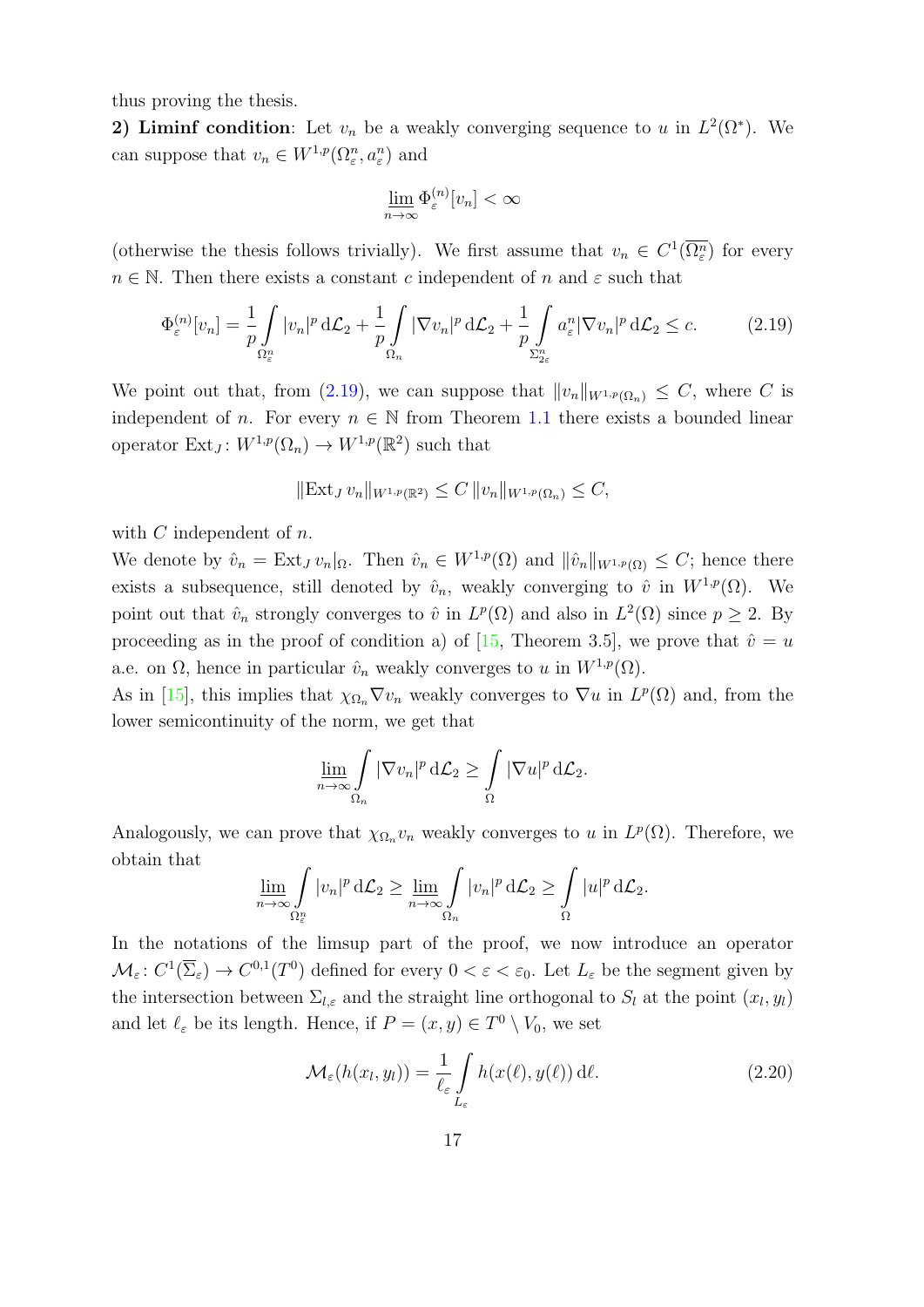If  $P \in V_0$ , we put  $\mathcal{M}_{\varepsilon}(h(P)) = h(P)$ . With this definition, it holds that  $\mathcal{M}_{\varepsilon}(h) \in$  $C^{0,1}(T^0)$ .

We now set

$$
\tilde{v}_n(x, y) = \mathcal{M}_{\varepsilon}(v_n \circ \psi_{i|n}) \circ \psi_{i|n}^{-1}(x, y). \tag{2.21}
$$

We point out that  $v_n$  and  $\tilde{v}_n$  coincide on the set of vertices  $\mathcal{V}^n$ . We start by proving the following

<span id="page-17-2"></span>
$$
\mathcal{E}_p^{(n)}[\tilde{v}_n] \le \frac{\delta_n^{1-p}}{p} \int\limits_{\Sigma_{\varepsilon}^n} |\nabla v_n|^p w_{\varepsilon}^n \, d\mathcal{L}_2. \tag{2.22}
$$

By proceeding as in  $[15]$ , we can prove that

<span id="page-17-1"></span>
$$
\mathcal{E}_p^{(n)}[\tilde{v}_n] = \frac{4^{(p-1)n}}{p} \sum_{j=1}^{3N} (\tilde{v}_n(P_{j+1}) - \tilde{v}_n(P_j))^p \le \frac{1}{p} \left(\frac{4}{3}\right)^{(p-1)n} \sum_{j=1}^{3N} \int_{M_j} |\nabla \tilde{v}_n|^p d\ell, \quad (2.23)
$$

where  $\mathcal{N} = 4^n$  and  $M_j$ , for  $j = 1, ..., 3\mathcal{N}$ , are the segments of  $K_n$ .

We make the explicit computations only on the term  $\psi_{i|n}(AB)$ . We set  $h(x, y)$  =  $(v_n \circ \psi_{i|n})(x, y)$ . By a change of variables, we have that

$$
\int_{\psi_{i|n}(AB)} |\nabla \tilde{v}_n|^p d\ell = 3^{n(p-1)} \int_0^1 |\nabla_x \mathcal{M}_{\varepsilon}(h(x,0))|^p dx.
$$

By using the definition of  $\mathcal{M}_{\varepsilon}$  we can split the above integral as follows:

$$
\int_{0}^{1} |\nabla_x \mathcal{M}_{\varepsilon}(h(x,0))|^p dx = \int_{0}^{\frac{\varepsilon}{C_1}} \left( \frac{2}{C_1 x} \int_{-\frac{C_1 x}{2}}^{0} h(x,y) dy \right)_{x}^{p} dx
$$
\n
$$
+ \int_{\frac{\varepsilon}{C_1}}^{1 - \frac{\varepsilon}{C_1}} \left( \frac{2}{\varepsilon} \int_{-\frac{\varepsilon}{2}}^{0} h(x,y) dy \right)_{x}^{p} dx + \int_{1 - \frac{\varepsilon}{C_1}}^{1} \left( \frac{2}{C_1 - C_1 x} \int_{\frac{C_1 x - C_1}{2}}^{0} h(x,y) dy \right)_{x}^{p} dx =: I_1 + I_2 + I_3.
$$

We start by evaluating  $I_2$ . Let  $R_1$  be the rectangle of vertices  $P_1$ ,  $P_2$ ,  $P_3$  and  $P_4$  (in the notations of the limsup part). By applying Hölder inequality, we get

$$
I_2 \leq \frac{2}{\varepsilon} \int_{\frac{\varepsilon}{C_1} - \frac{\varepsilon}{2}}^{1 - \frac{\varepsilon}{C_1}} \int_{-\frac{\varepsilon}{2}}^{\infty} |h_x(x, y)|^p \, \mathrm{d}y \mathrm{d}x.
$$

Moreover, since on  $\psi_{i|n}(R_1)$  it holds that  $w_{\varepsilon}^n(x,y) = \frac{2 \cdot 3^n}{\varepsilon}$  $\frac{3^n}{\varepsilon}$ , we have

<span id="page-17-0"></span>
$$
3^{n(p-1)}I_2 \le \frac{2 \cdot 3^{n(p-1)}}{\varepsilon} \int\limits_{\frac{\varepsilon}{C_1} - \frac{\varepsilon}{2}}^{1 - \frac{\varepsilon}{C_1}} \int\limits_{-\frac{\varepsilon}{2}}^0 |\nabla h(x, y)|^p \, \mathrm{d}y \mathrm{d}x \le \int\limits_{\psi_{i|n}(R_1)} |\nabla v_n|^p w_{\varepsilon}^n \, \mathrm{d}\mathcal{L}_2. \tag{2.24}
$$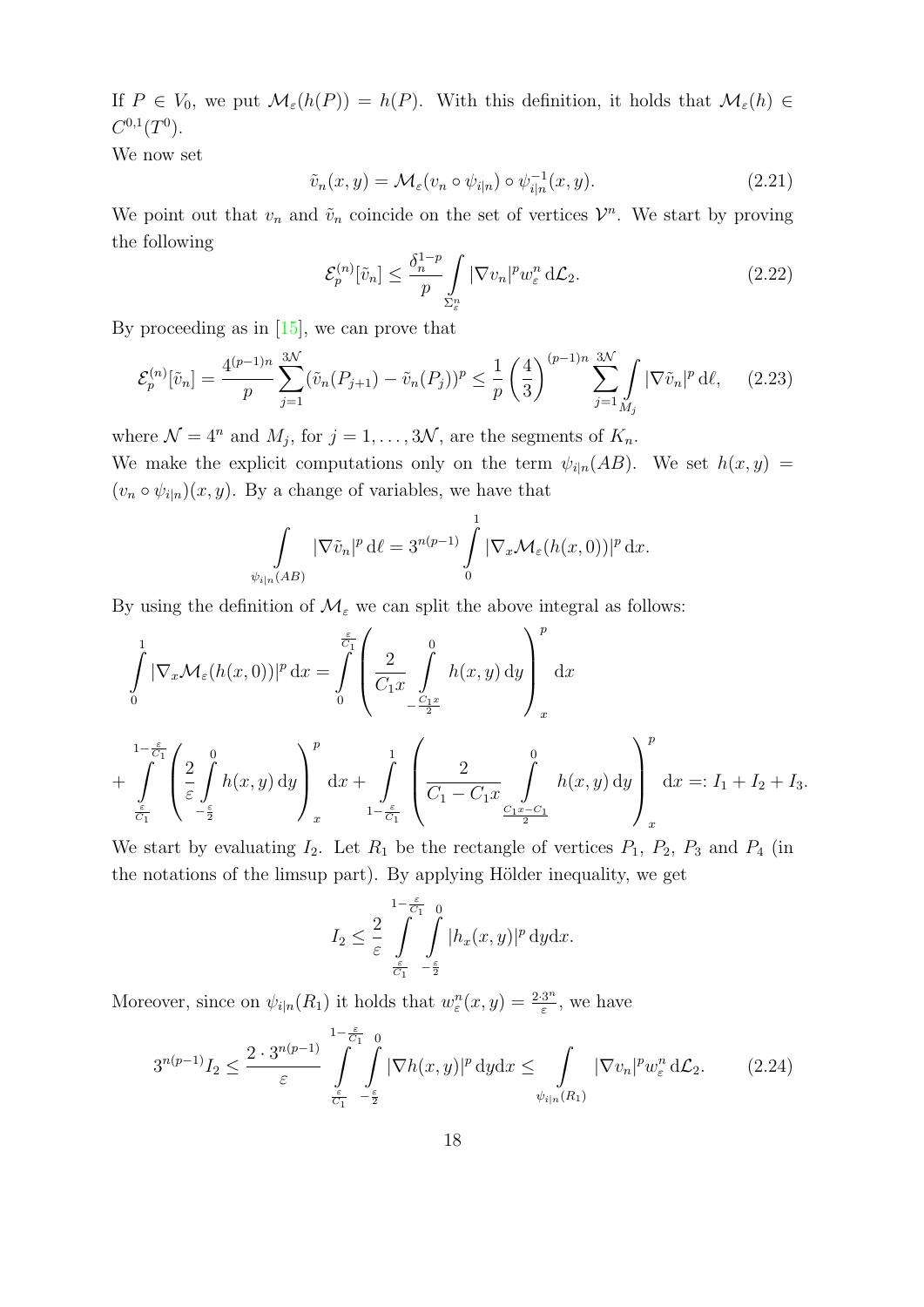We now switch to  $I_1$ . In the notations of the limsup part, let  $T_{1,1}$  be the triangle of vertices  $A, P_1$  and  $P_3$ . Let

$$
F(x) = \frac{2}{C_1 x} \int_{-\frac{C_1 x}{2}}^{0} h(x, y) \, dy.
$$

Then we have that

$$
F'(x) = -\frac{2}{C_1 x^2} \int_{-\frac{C_1 x}{2}}^0 h(x, y) dy + \frac{2}{C_1 x} \left( \int_{-\frac{C_1 x}{2}}^0 h_x(x, y) dy + \frac{C_1}{2} h\left(x, -\frac{C_1 x}{2}\right) \right)
$$
  
= 
$$
-\frac{2}{C_1 x^2} \int_{-\frac{C_1 x}{2}}^0 h(x, y) dy + \frac{2}{C_1 x} \int_{-\frac{C_1 x}{2}}^0 h_x(x, y) dy + \frac{1}{x} h\left(x, -\frac{C_1 x}{2}\right).
$$

Since  $h(x, y) = (v_n \circ \psi_{i|n})(x, y)$  belongs to  $C^1(\overline{\Omega^n_{\varepsilon}})$  by hypothesis, from the mean value theorem we get that

$$
F'(x) = \frac{2}{C_1 x} \int_{-\frac{C_1 x}{2}}^{0} h_x(x, y) dy - \frac{1}{x} \left( h(x, \xi) - h\left(x, -\frac{C_1 x}{2}\right) \right),
$$

for some  $\xi \in \left[-\frac{C_1x}{2}\right]$  $\frac{2}{2}$ , 0]. Hence

$$
F'(x) = \frac{2}{C_1 x} \int_{-\frac{C_1 x}{2}}^{0} h_x(x, y) dy - \frac{1}{x} \int_{-\frac{C_1 x}{2}}^{\xi} h_y(x, y) dy.
$$

Going back to  $I_1$ , by using the convexity of the map  $t \to |t|^p$  and Hölder inequality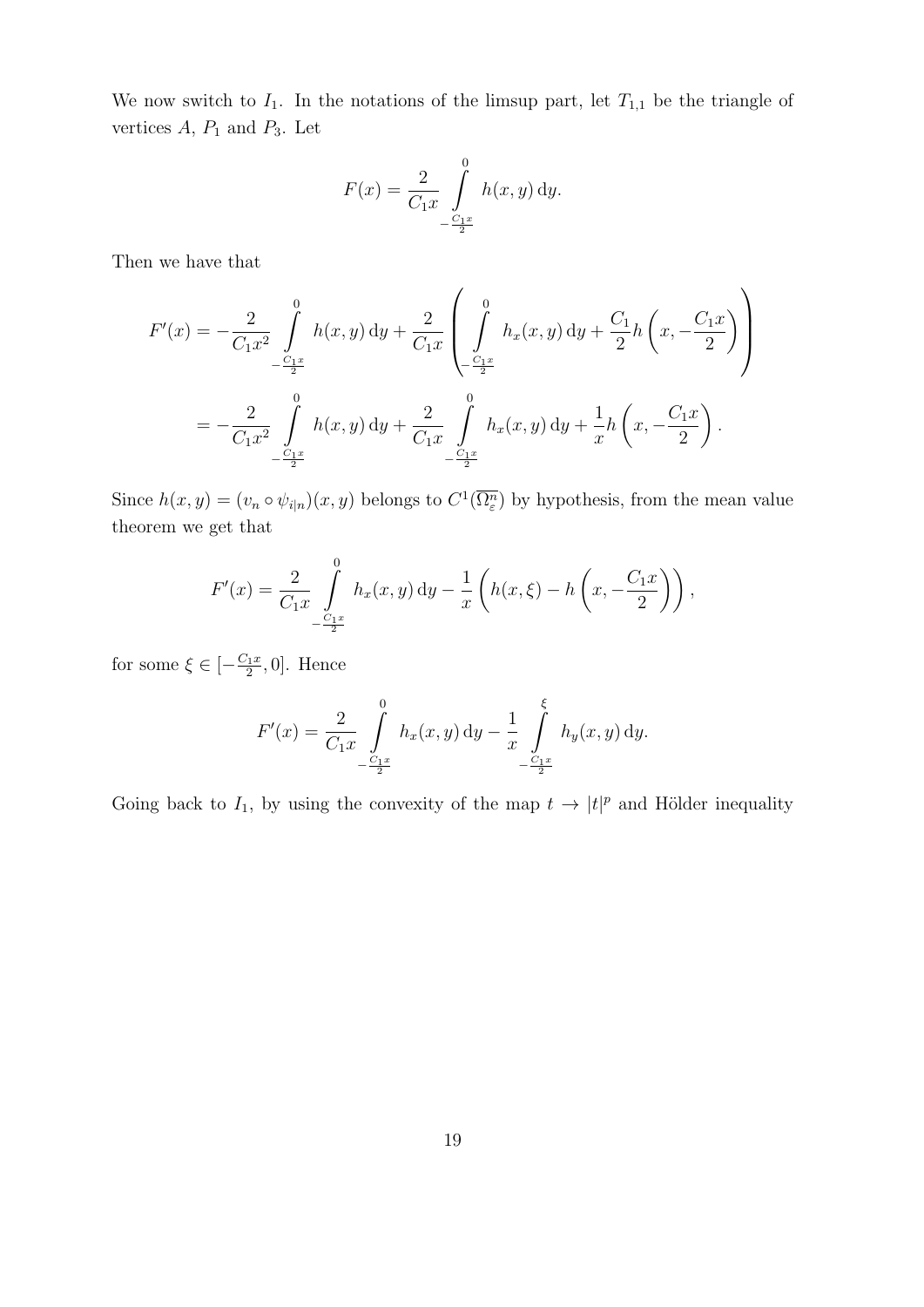and recalling that  $\xi \in \left[-\frac{C_1 x}{2}\right]$  $\left[\frac{2}{2}, 0\right]$  we get

$$
I_{1} = \int_{0}^{\frac{\varepsilon}{C_{1}}} |F'(x)|^{p} dx \leq 2^{p-1} \int_{0}^{\frac{\varepsilon}{C_{1}}} \left[ \frac{2^{p}}{C_{1}^{p}x^{p}} \left( \int_{\frac{C_{1}x}{2}}^{0} h_{x}(x, y) dy \right)^{p} + \frac{1}{x^{p}} \left( \int_{\frac{C_{1}x}{2}}^{0} h_{y}(x, y) dy \right)^{p} \right] dx
$$
  
\n
$$
\leq 2^{p-1} \int_{0}^{\frac{\varepsilon}{C_{1}}} \left[ \frac{2^{p}}{C_{1}^{p}x^{p}} \int_{\frac{C_{1}x}{2}}^{0} |h_{x}(x, y)|^{p} dy \left( \frac{C_{1}x}{2} \right)^{p-1} + \frac{1}{x^{p}} \int_{-\frac{C_{1}x}{2}}^{0} |h_{y}(x, y)|^{p} dy \left( \xi + \frac{C_{1}x}{2} \right)^{p-1} \right] dx
$$
  
\n
$$
\leq 2^{p-1} \int_{0}^{\frac{\varepsilon}{C_{1}}} \left[ \frac{2}{C_{1}x} \int_{-\frac{C_{1}x}{2}}^{0} |h_{x}(x, y)|^{p} dy + \frac{C_{1}^{p-1}}{2^{p-1}x} \int_{-\frac{C_{1}x}{2}}^{0} |h_{y}(x, y)|^{p} dy \right] dx
$$
  
\n
$$
= \int_{0}^{\frac{\varepsilon}{C_{1}}} \left[ \frac{2^{p}}{C_{1}x} \int_{-\frac{C_{1}x}{2}}^{0} |h_{x}(x, y)|^{p} dy + \frac{C_{1}^{p-1}}{x} \int_{-\frac{C_{1}x}{2}}^{0} |h_{y}(x, y)|^{p} dy \right] dx
$$
  
\n
$$
\leq \int_{0}^{\frac{\varepsilon}{C_{1}x}} \frac{2^{p} + C_{1}^{p}}{C_{1}x} \int_{-\frac{C_{1}x}{2}}^{0} (|h_{x}(x, y)|^{p} + |h_{y}(x, y)|^{p}) dy dx.
$$

Since  $w_{\varepsilon}^n(x, y) = \frac{3^n (2^p + C_1^p)}{C_1 x}$  $\frac{\partial^{2^{r}}\left(1-\mathcal{V}\right)}{\partial(x^{r})}$  on  $\psi_{i|n}(T_{1,1}),$  we have that

<span id="page-19-0"></span>
$$
3^{n(p-1)}I_1 \le 3^{n(p-1)}\int\limits_{0}^{\frac{\varepsilon}{C_1}}\frac{2^p + C_1^p}{C_1x} \int\limits_{-\frac{C_1x}{2}}^{0} |\nabla h(x,y)|^p \, \mathrm{d}y \mathrm{d}x \le \int\limits_{\psi_{i|n}(T_{1,1})} |\nabla v_n|^p w_{\varepsilon}^n \, \mathrm{d}\mathcal{L}_2. \tag{2.25}
$$

We now estimate  $I_3$ . Again in the notations of the limsup part, let  $T_{1,2}$  be the triangle of vertices  $B, P_2$  and  $P_4$ . Let

$$
G(x) := \frac{2}{C_1 - C_1 x} \int_{\frac{C_1 x - C_1}{2}}^{0} h(x, y) dy.
$$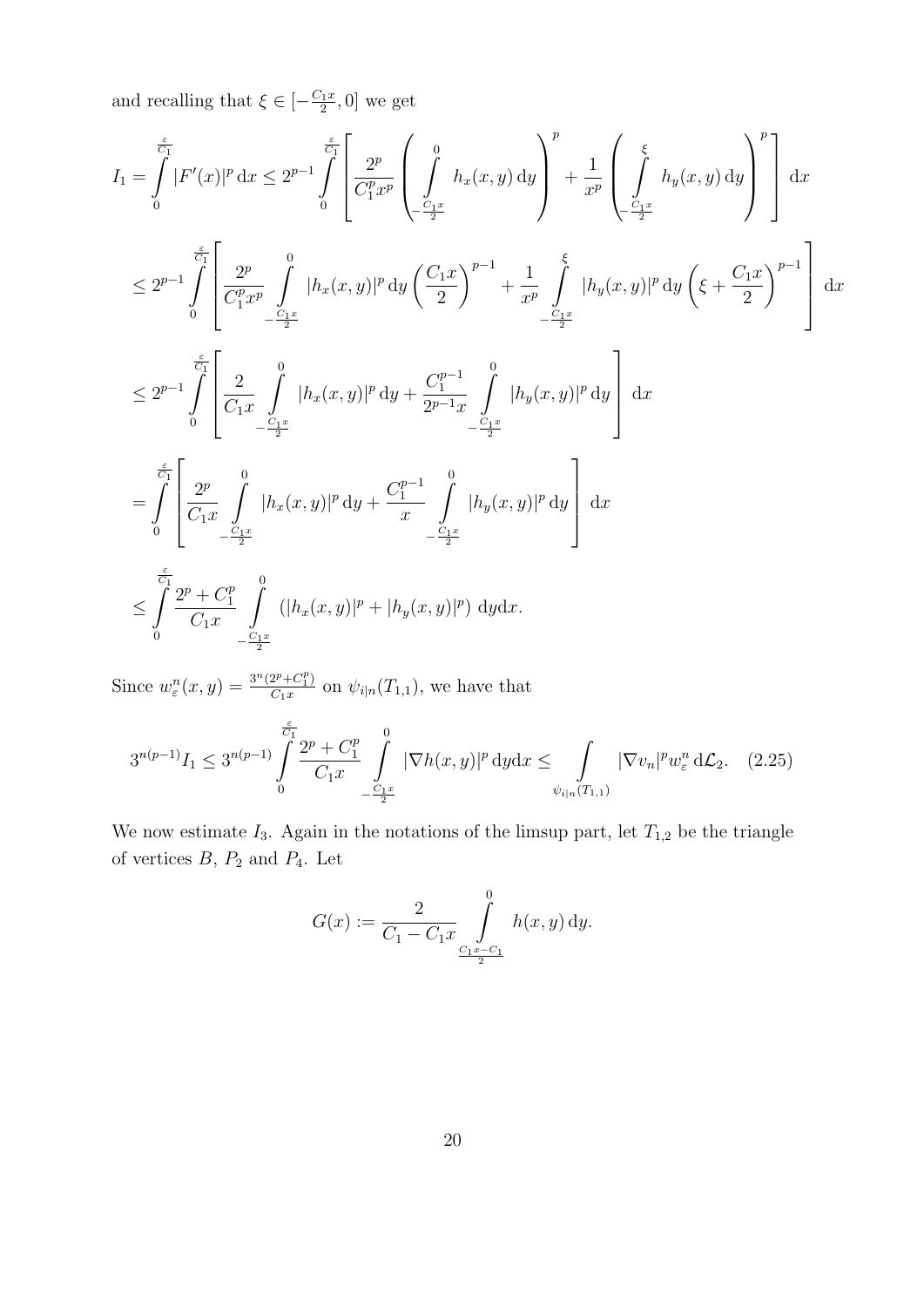Then

$$
G'(x) = \frac{2C_1}{(C_1 - C_1x)^2} \int_{\frac{C_1x - C_1}{2}}^{0} h(x, y) dy + \frac{2}{C_1 - C_1x} \left( \int_{\frac{C_1x - C_1}{2}}^{0} h_x(x, y) dy - \frac{C_1}{2} h\left(x, \frac{C_1x - C_1}{2}\right) \right)
$$
  
= 
$$
\frac{2C_1}{(C_1 - C_1x)^2} \int_{\frac{C_1x - C_1}{2}}^{0} h(x, y) dy + \frac{2}{C_1 - C_1x} \int_{\frac{C_1x - C_1}{2}}^{0} h_x(x, y) dy - \frac{C_1}{C_1 - C_1x} h\left(x, \frac{C_1x - C_1}{2}\right).
$$

Again from the mean value theorem, we get that

$$
G'(x) = \frac{2}{C_1 - C_1 x} \int_{\frac{C_1 x - C_1}{2}}^{0} h_x(x, y) dy + \frac{C_1}{C_1 - C_1 x} \left( h(x, \xi) - h\left(x, \frac{C_1 x - C_1}{2}\right) \right),
$$

for some  $\xi \in \left[\frac{C_1x-C_1}{2}\right]$  $\frac{c-C_1}{2}$ , 0]. Hence

$$
G'(x) = \frac{2}{C_1 - C_1 x} \int_{\frac{C_1 x - C_1}{2}}^{0} h_x(x, y) dy + \frac{C_1}{C_1 - C_1 x} \int_{\frac{C_1 x - C_1}{2}}^{0} h_y(x, y) dy.
$$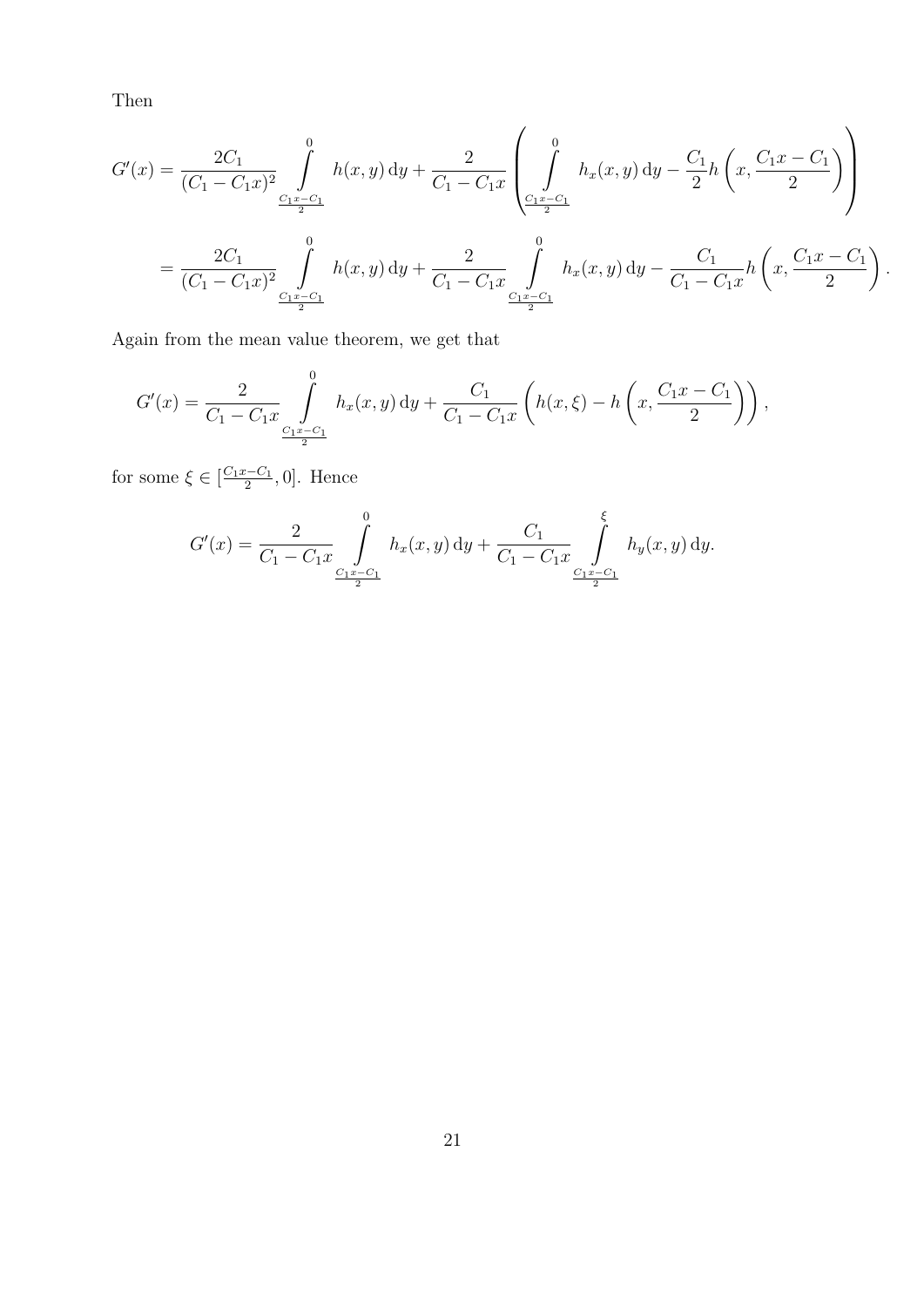As above, we can estimate  $I_3$  as follows:

$$
\begin{split} I_{3} & = \int\limits_{1-\frac{c}{C_{1}}}^{1} |G'(x)|^{p} dx \\ & \leq 2^{p-1} \int\limits_{1-\frac{c}{C_{1}}}^{1} \left[ \frac{2^{p}}{(C_{1}-C_{1}x)^{p}} \left( \int\limits_{C_{1}\frac{x-C_{1}}{2}}^{0} h_{x}(x,y) dy \right)^{p} + \frac{C_{1}^{p}}{(C_{1}-C_{1}x)^{p}} \left( \int\limits_{C_{1}\frac{x-C_{1}}{2}}^{0} h_{y}(x,y) dy \right)^{p} \right] dx \\ & \leq 2^{p-1} \int\limits_{1-\frac{c}{C_{1}}}^{1} \left[ \frac{2^{p}(C_{1}-C_{1}x)^{p-1}}{2^{p-1}(C_{1}-C_{1}x)^{p}} \int\limits_{C_{1}\frac{x-C_{1}}{2}}^{0} |h_{x}(x,y)|^{p} dy + \frac{C_{1}^{p}}{(C_{1}-C_{1}x)^{p}} \int\limits_{C_{1}\frac{x-C_{1}}{2}}^{0} |h_{y}(x,y)|^{p} dy \left( \xi + \frac{C_{1}-C_{1}x}{2} \right)^{p-1} \right] \\ & \leq 2^{p-1} \int\limits_{1-\frac{c}{C_{1}}}^{1} \left[ \frac{2}{C_{1}-C_{1}x} \int\limits_{C_{1}\frac{x-C_{1}}{2}}^{0} |h_{x}(x,y)|^{p} dy + \frac{C_{1}^{p}}{2^{p-1}(C_{1}-C_{1}x)} \int\limits_{C_{1}\frac{x-C_{1}}{2}}^{0} |h_{y}(x,y)|^{p} dy \right] dx \\ & = \int\limits_{1-\frac{c}{C_{1}}}^{1} \left[ \frac{2^{p}}{C_{1}-C_{1}x} \int\limits_{C_{1}\frac{x-C_{1}}{2}}^{0} |h_{x}(x,y)|^{p} dy + \frac{C_{1}^{p}}{C_{1}-C_{1}x} \int\limits_{C_{1}\frac{x-C_{1}}{2}}^{0} |h_{y}(x,y)|^{p} dy \right] dx \\ & \leq \int\limits_{1-\frac{c}{C_{1}}}^{1} \frac{2^{p} + C_{1}^{p}}{C_{1}-C_{1}x} \int\limits_{C_{1}\frac{x-C_{1}}{2}}^{0} (|h_{x}(x,y)|^{p} + |h
$$

1

 $\overline{1}$  $\overline{1}$  $\overline{\phantom{a}}$ 

Since  $w_{\varepsilon}^n(x,y) = \frac{3^n (2^p + C_1^p)}{C_1 - C_1 x}$  $\frac{\Gamma(2^{r}+\mathcal{C}_1)}{C_1-C_1x}$  on  $\psi_{i|n}(T_{1,2})$ , we have that

<span id="page-21-0"></span>
$$
3^{n(p-1)}I_3 \le 3^{n(p-1)}\int_{1-\frac{\varepsilon}{C_1}}^1 \frac{2^p + C_1^p}{C_1 - C_1 x} \int_{\frac{C_1 x - C_1}{2}}^0 |\nabla h(x, y)|^p dy dx \le \int_{\psi_{i|n}(T_{1,2})} |\nabla v_n|^p w_{\varepsilon}^n d\mathcal{L}_2.
$$
\n(2.26)

By iterating the reasoning of  $(2.25)$ ,  $(2.24)$  and  $(2.26)$  to the other segments, from [\(2.23\)](#page-17-1) we obtain [\(2.22\)](#page-17-2).

By proceeding as in [\[15,](#page-26-1) Proposition 3.8], we have that  $\tilde{v}_n$  is equi-Hölder continuous on  $K_n$  with exponent  $\beta = \frac{d_f}{n'}$  $\frac{d_f}{p'}$ . Hence the function  $\tilde{v}_n$  is defined on the discrete set  $\mathcal{V}^n$ , so we extend it to a continuous function  $H\tilde{v}_n$  on K. This extension is unique and it is obtained by constructing the discrete harmonic extension  $H\tilde{v}_n|_{\mathcal{V}_*}$  of  $\tilde{v}_n|_{\mathcal{V}^n}$  to the set  $\mathcal{V}_{\star}$  and then taking the unique continuous extension of  $H\tilde{v}_n|_{\mathcal{V}_{\star}}$  to K. This iterative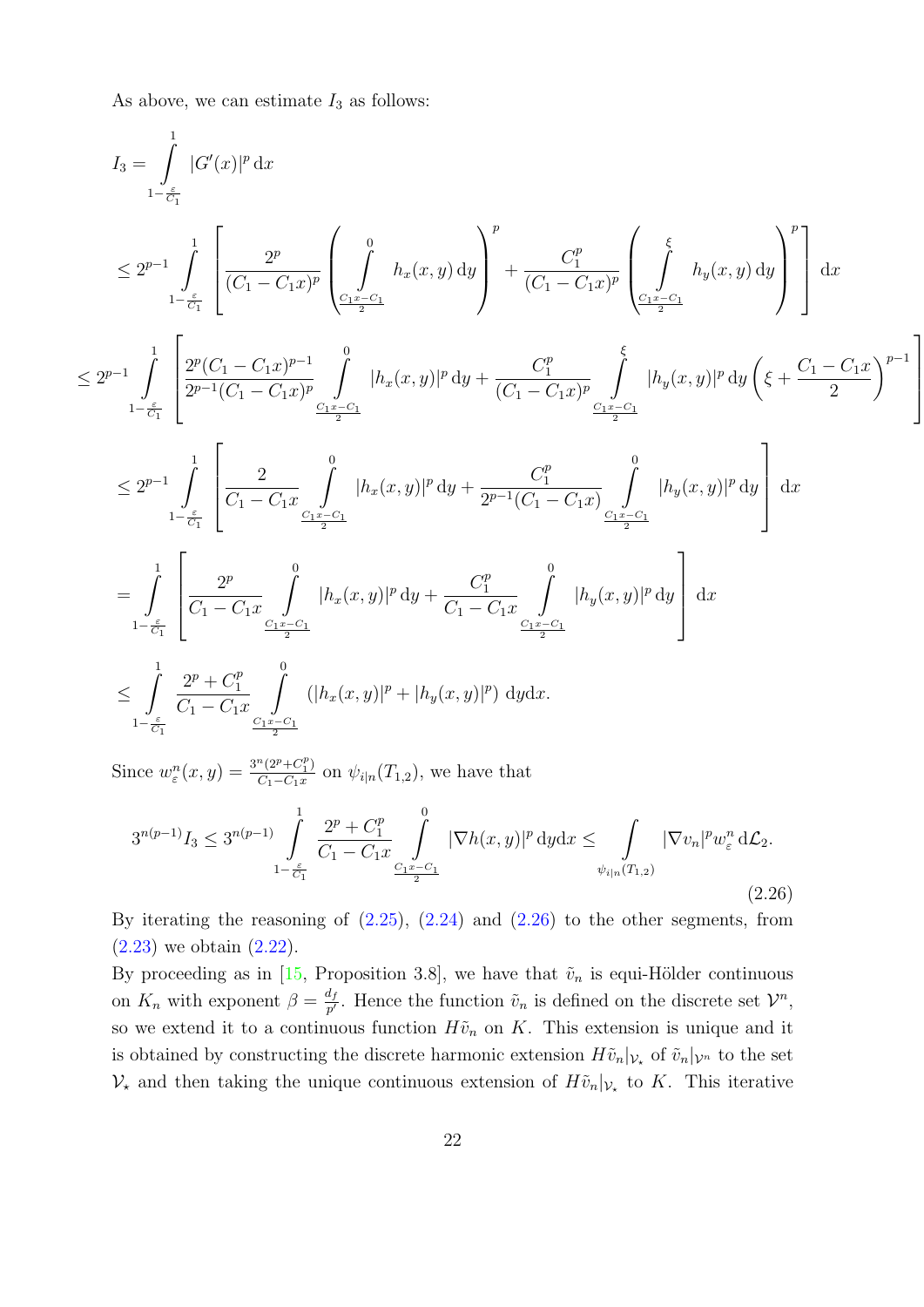process is known as *decimation* in the physics literature (see [\[26\]](#page-27-12), [\[27\]](#page-27-13) and also [\[6\]](#page-25-6)). By proceeding as in the proof of Theorem 3.5 in [\[15\]](#page-26-1) (liminf part), we can prove that

$$
\mathcal{E}_p[u] \le \lim_{n \to \infty} \mathcal{E}_p[H\tilde{v}_n].\tag{2.27}
$$

From the properties of harmonic extensions, in particular it follows that

$$
\mathcal{E}_p[H\tilde{v}_n] = \mathcal{E}_p^{(n)}[\tilde{v}_n|_{\mathcal{V}^n}].
$$

This, along with [\(2.22\)](#page-17-2), implies that

$$
\mathcal{E}_p[u] \le \lim_{n \to \infty} \frac{\delta_n^{1-p}}{p} \int\limits_{\Sigma_{\varepsilon}^n} |\nabla v_n|^p w_{\varepsilon}^n d\mathcal{L}_2. \tag{2.28}
$$

The thesis then follows from the liminf properties of the sum.

We now remove the assumption  $v_n \in C^1(\overline{\Omega^n_{\varepsilon}})$  for every  $n \in \mathbb{N}$ . We have that  $C^1(\overline{\Omega^n_{\varepsilon}})$ is dense in  $W^{1,p}(\Omega^n_{\varepsilon},a^n_{\varepsilon})$  and in  $L^2(\Omega^n_{\varepsilon})$ ; hence, there exists  $v_n^* \in C^1(\overline{\Omega^n_{\varepsilon}})$  such that for every  $v_n \in W^{1,p}(\Omega^n_{\varepsilon}, a^n_{\varepsilon})$ 

<span id="page-22-0"></span>
$$
\left|\Phi_{\varepsilon}^{(n)}[v_n^*] - \Phi_{\varepsilon}^{(n)}[v_n]\right| \le \frac{1}{n} \quad \text{and} \quad \|v_n^* - v_n\|_{L^2(\Omega_{\varepsilon}^n)} \le \frac{1}{n}.\tag{2.29}
$$

Let now  $v_n$  be weakly converging to u in  $L^2(\Omega^*)$ . We set

$$
\bar{v}_n^* := \begin{cases} v_n^* & \text{in } \Omega_{\varepsilon}^n, \\ u & \text{in } \Omega^* \setminus \Omega_{\varepsilon}^n. \end{cases}
$$

We point out that [\(2.29\)](#page-22-0) implies that also  $\bar{v}_n^*$  converges weakly to u in  $L^2(\Omega^*)$ . Indeed, for every  $\varphi \in L^2(\Omega^*)$ 

$$
\int_{\Omega^*} (\bar{v}_n^* - u) \varphi \, d\mathcal{L}_2 = \int_{\Omega^*} (\bar{v}_n^* - v_n) \varphi \, d\mathcal{L}_2 + \int_{\Omega^*} (v_n - u) \varphi \, d\mathcal{L}_2 = \int_{\Omega^* \setminus \Omega_{\varepsilon}^n} (u - v_n) \varphi \, d\mathcal{L}_2
$$
\n
$$
+ \int_{\Omega_{\varepsilon}^n} (v_n^* - v_n) \varphi \, d\mathcal{L}_2 + \int_{\Omega^*} (v_n - u) \varphi \, d\mathcal{L}_2.
$$

The second term on the right-hand side of the above equality tends to zero from [\(2.29\)](#page-22-0) and the third term also vanishes from the weak convergence of  $v_n$  to u in  $L^2(\Omega^*)$ . As to the first term, we have that

$$
\int_{\Omega^*\setminus\Omega^n_\varepsilon}(u-v_n)\varphi\,d\mathcal{L}_2=\int_{\Omega^*\setminus\Omega}(u-v_n)\varphi\,d\mathcal{L}_2-\int_{\Omega^n_\varepsilon\setminus\Omega}(u-v_n)\varphi\,d\mathcal{L}_2+\int_{\Omega\setminus\Omega^n_\varepsilon}(u-v_n)\varphi\,d\mathcal{L}_2;
$$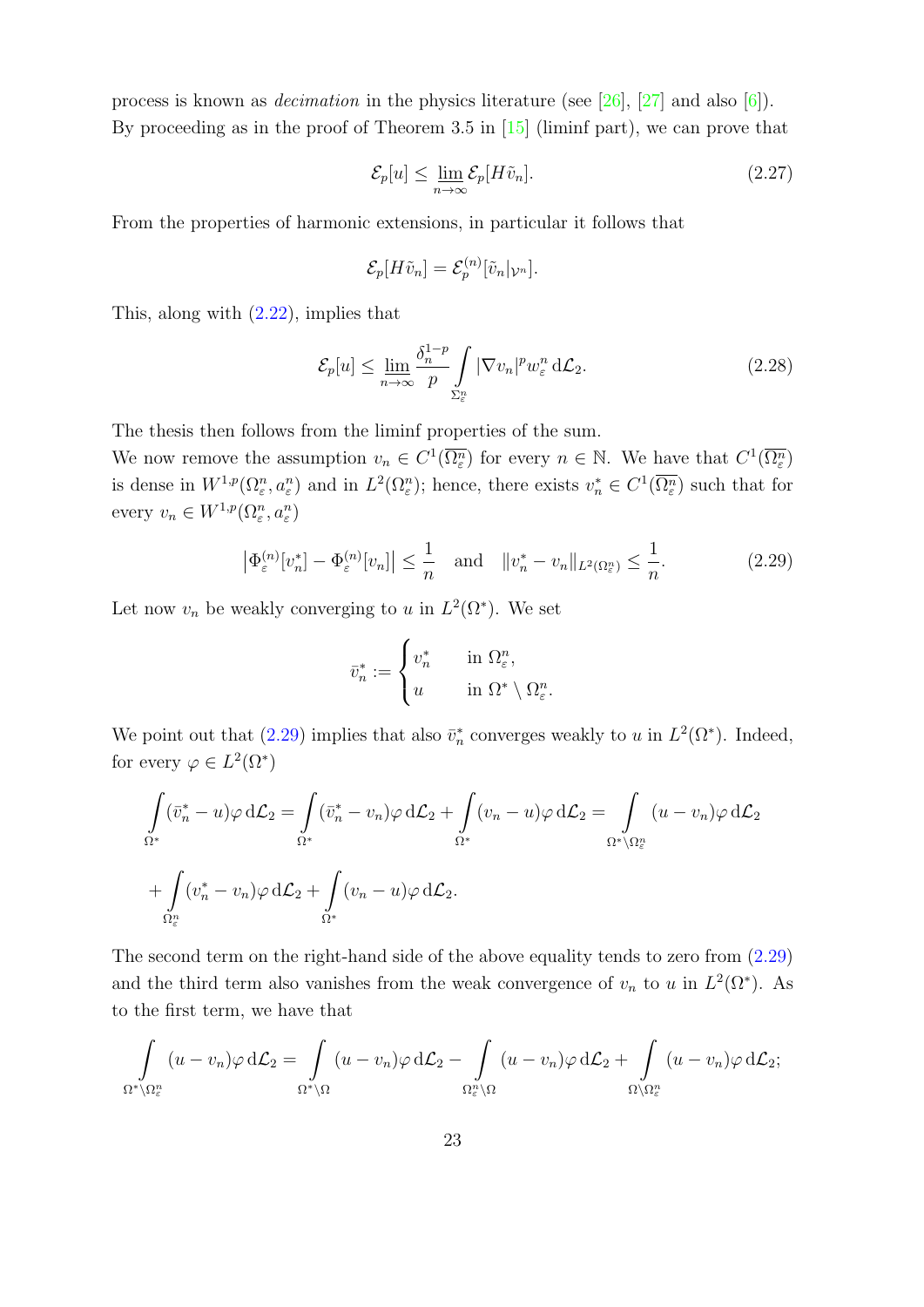the first term vanishes from the weak convergence, while the second and third terms vanish since  $|\Omega_{\varepsilon}^n \setminus \Omega| \longrightarrow 0$  and  $v_n$  is equibounded. Hence  $\bar{v}_n^*$  converges weakly to u in  $L^2(\Omega^*).$ 

Now, since  $\bar{v}_n^*$  weakly converges to u in  $L^2(\Omega^*)$  and  $v_n^* \in C^1(\overline{\Omega_{\varepsilon}^n})$ , from the first part of the liminf proof we have that

$$
\Phi[u] \le \lim_{n \to \infty} \Phi_{\varepsilon}^{(n)}[v_n^*].
$$

Hence, we get from [\(2.29\)](#page-22-0)

$$
\underline{\lim}_{n \to \infty} \Phi_{\varepsilon}^{(n)}[v_n] = \underline{\lim}_{n \to \infty} \left( \Phi_{\varepsilon}^{(n)}[v_n] - \Phi_{\varepsilon}^{(n)}[v_n^*] + \Phi_{\varepsilon}^{(n)}[v_n^*] \right) \ge \underline{\lim}_{n \to \infty} \left( \Phi_{\varepsilon}^{(n)}[v_n] - \Phi_{\varepsilon}^{(n)}[v_n^*] \right) + \underline{\lim}_{n \to \infty} \Phi_{\varepsilon}^{(n)}[v_n^*]
$$
\n
$$
= 0 + \underline{\lim}_{n \to \infty} \Phi_{\varepsilon}^{(n)}[v_n^*] \ge \Phi[u].
$$

 $\Box$ 

### <span id="page-23-0"></span>3 Existence, uniqueness and convergence results

From now on, let  $f \in L^{p'}(\Omega^*)$ . Let now

$$
\Phi_\varepsilon^{(n)}(u,v)=\int\limits_{\Omega_\varepsilon^n}|u|^{p-2}u\,v\,\mathrm {d}\mathcal{L}_2+\int\limits_{\Omega_\varepsilon^n}a_\varepsilon^n(x,y)|\nabla u|^{p-2}\nabla u\nabla v\,\mathrm {d}\mathcal{L}_2
$$

and

$$
\Phi(u,v) = \int_{\Omega} |u|^{p-2}uv \, d\mathcal{L}_2 + \int_{\Omega} |\nabla u|^{p-2} \nabla u \nabla v \, d\mathcal{L}_2 + \mathcal{E}_p(u,v).
$$

We say that problem  $(P_{\varepsilon}^n)$  formally stated before admits a weak solution  $u_{\varepsilon}^n \in$  $W^{1,p}(\Omega^n_{\varepsilon},a^n_{\varepsilon})$  if it satisfies

$$
\Phi_{\varepsilon}^{(n)}(u_{\varepsilon}^n, v) = \int_{\Omega_{\varepsilon}^n} f v \, d\mathcal{L}_2 \quad \forall \, v \in W^{1, p}(\Omega_{\varepsilon}^n, a_{\varepsilon}^n).
$$

We recall that Proposition [2.1](#page-7-2) in particular implies that  $\Phi_{\varepsilon}^{n}$  is coercive. Hence, from Theorems 1.5.6 and 1.5.8 in [\[3\]](#page-25-7),  $\Phi_{\varepsilon}^n$  admits a unique minimum point  $u_{\varepsilon}^n \in W^{1,p}(\Omega_{\varepsilon}^n, a_{\varepsilon}^n)$ . Integrating by parts, we prove that such unique minimum point is also the unique weak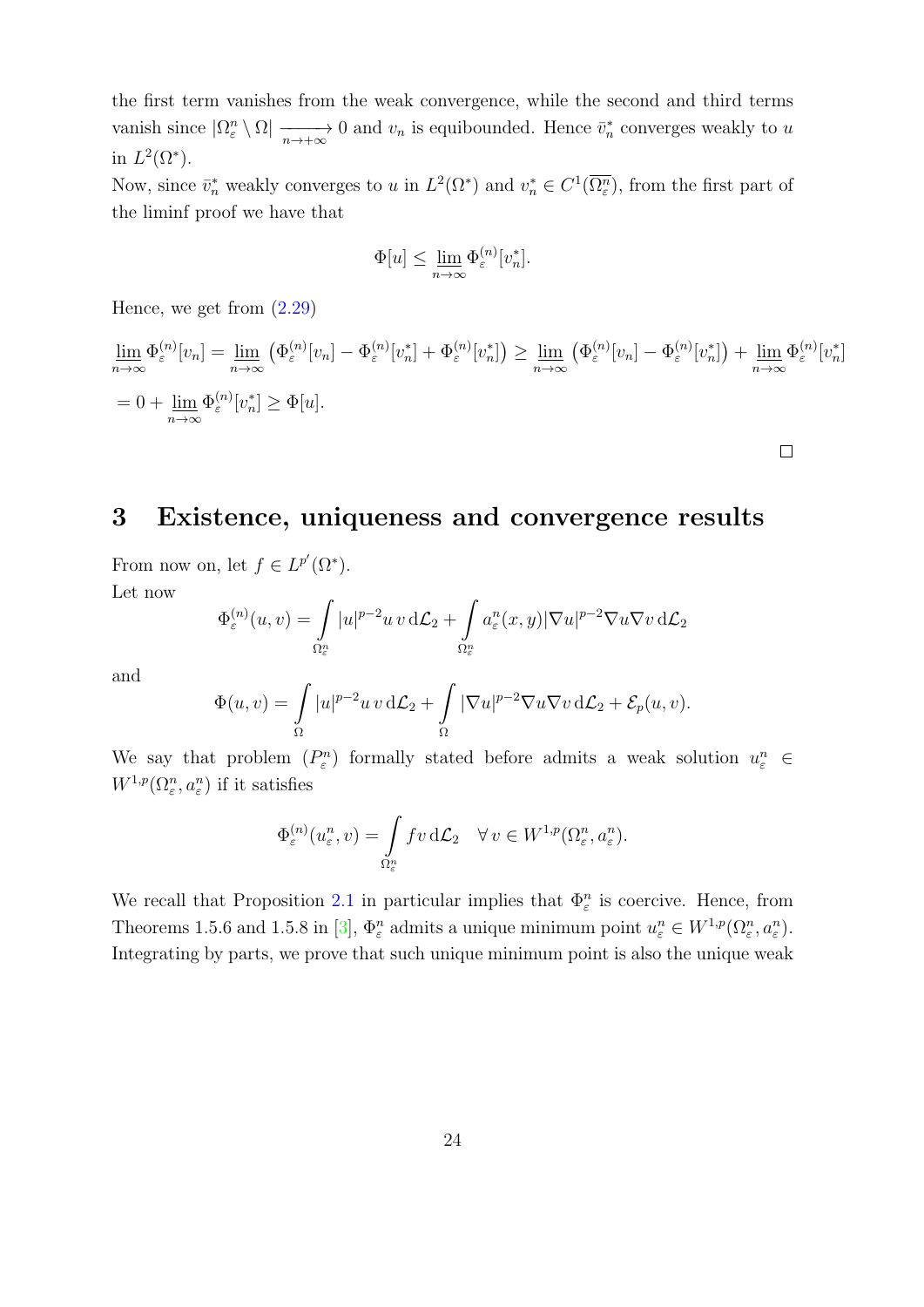solution of problem  $(P_{\varepsilon}^n)$  in the following sense: for  $f \in L^{p'}(\Omega^*)$ 

$$
\begin{cases}\n-\operatorname{div}(a_{\varepsilon}^{n}(x,y)|\nabla u_{\varepsilon}^{n}|^{p-2}\nabla u_{\varepsilon}^{n}) + |u_{\varepsilon}^{n}|^{p-2}u_{\varepsilon}^{n} = f & \text{a.e. in } \Omega_{\varepsilon}^{n}, \\
[u_{\varepsilon}^{n}] = 0 & \text{on } K_{n} \text{ and on } \Gamma_{\varepsilon}^{n}, \\
\left\langle |\nabla u_{\varepsilon}^{n}|^{p-2}\frac{\partial u_{\varepsilon}^{n}}{\partial \nu_{1}},v\right\rangle_{W^{-\frac{1}{p'},p'}(K_{n}),W^{\frac{1}{p'},p}(K_{n})} + \left\langle |\nabla u_{\varepsilon}^{n}|^{p-2}\frac{\partial u_{\varepsilon}^{n}}{\partial \nu_{3}},v\right\rangle_{W^{-\frac{1}{p'},p'}(\partial \Lambda_{\varepsilon}^{n}),W^{\frac{1}{p'},p}(\partial \Lambda_{\varepsilon}^{n})} \\
+\delta_{n}^{1-p}\left\langle w_{\varepsilon}^{n}(x,y)|\nabla u_{\varepsilon}^{n}|^{p-2}\frac{\partial u_{\varepsilon}^{n}}{\partial \nu_{2}},v\right\rangle_{W^{-\frac{1}{p'},p'}(\partial \Sigma_{\varepsilon}^{n}),W^{\frac{1}{p'},p}(\partial \Sigma_{\varepsilon}^{n})} = 0 & \text{for every } v \in W^{1,p}(\Omega_{\varepsilon}^{n}),\n\end{cases}
$$

where  $\Lambda_{\varepsilon}^n := \Sigma_{2\varepsilon}^n \setminus \Sigma_{\varepsilon}^n$  and  $\nu_1$ ,  $\nu_2$  and  $\nu_3$  denote the outward unit normal vectors to  $\Omega_n$ ,  $\Sigma_{\varepsilon}^{n}$  and  $\Lambda_{\varepsilon}^{n}$  respectively.

We say that the fractal problem admits a weak solution  $u \in D(\Phi)$  if it satisfies

$$
\Phi(u,v) = \int_{\Omega} f v \, d\mathcal{L}_2 \quad \forall \, v \in D(\Phi).
$$

We recall that Proposition [2.2](#page-8-2) in particular implies that  $\Phi$  is coercive. As in the prehomogenized case,  $\Phi$  admits a unique minimum point  $u \in D(\Phi)$  which is the unique weak solution of problem  $(P)$  in the following sense:

$$
(\bar{P})\begin{cases}\n-\Delta_p u + |u|^{p-2}u = f & \text{a.e. in } \Omega, \\
\mathcal{E}_p(u,v) + \left\langle \frac{\partial u}{\partial \nu} |\nabla u|^{p-2}, v \right\rangle_{(B^{p,p}_\alpha(K))',B^{p,p}_\alpha(K))} = 0 & \text{for every } v \in D(\mathcal{E}_p).\n\end{cases}
$$

The following convergence result holds.

**Theorem 3.1.** Let  $u^n_\varepsilon \equiv u_n$  and u be the unique weak solutions of problems  $(\overline{P_{\varepsilon}^n})$  and  $(\bar{P})$  respectively. Then  $\chi_{\Omega_{\epsilon}^n} u_n \xrightarrow[n \to +\infty]{n} u$  in  $L^2(\Omega^*).$ 

*Proof.* Since  $\Phi_{\varepsilon}^{(n)}$  M-converges to  $\Phi$  in  $L^2(\Omega^*)$ , from Theorem 1.10 in [\[2\]](#page-25-0) we have that every cluster point of the sequence  $\{u_n\}$  is a minimum point for  $\Phi$ . Since u is the unique minimum of  $\Phi$ , it follows that u is the unique cluster point of  $\{u_n\}$ .

We point out that, by standard techniques, we get that the unique solution  $u_n$  of  $(\overline{P_{\varepsilon}^n})$ is equibounded in  $W^{1,p}(\Omega^n_\varepsilon, a^n_\varepsilon)$ ; moreover, from the properties of  $a^n_\varepsilon(x,y)$ ,  $u_n$  is also equibounded in  $W^{1,p}(\Omega^n_{\varepsilon})$ .

We denote by  $\bar{u}_n$  the trivial extension of  $u_n$  to  $\Omega^*$ . Since  $p \geq 2$ , from the above results we have that

$$
\|\bar{u}_n\|_{H^1(\Omega^*)} \leq C,
$$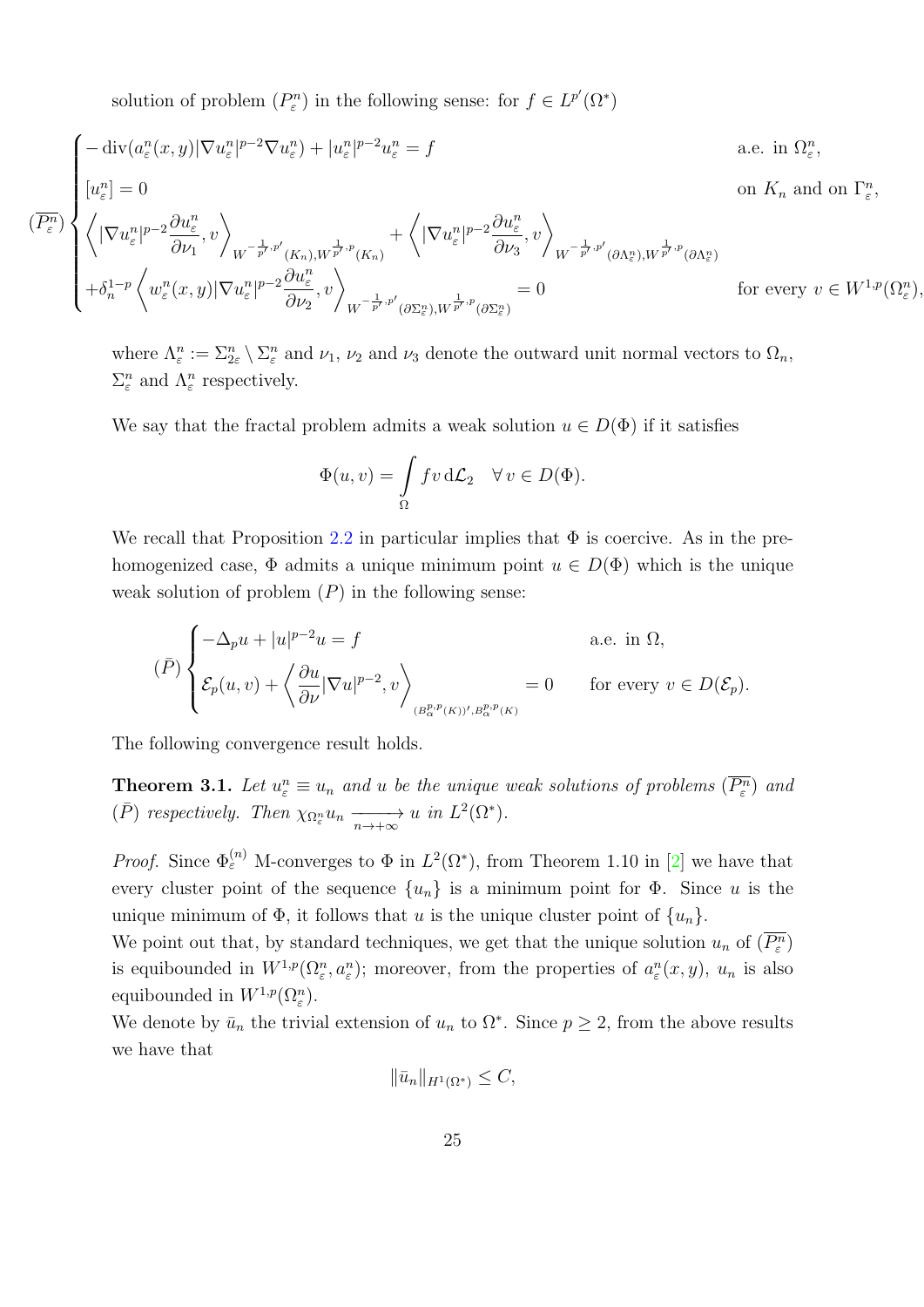where C is a positive constant independent from n and  $\varepsilon$ . This implies that  $\bar{u}_n$  admits a subsequence, which we still denote by  $\bar{u}_n$ , which converges to a function  $u^*$  weakly in  $H^1(\Omega^*)$  and strongly in  $L^2(\Omega^*)$ . From the uniqueness of the cluster point of the sequence  $\{u_n\}$ , we have that  $u^*\vert_{\Omega} \equiv u$ , hence we have that  $\chi_{\Omega_e} u_n \to u$  strongly in  $L^2(\Omega^*)$  as  $n \to +\infty$ .  $\Box$ 

Acknowledgements. The author has been supported by the Gruppo Nazionale per l'Analisi Matematica, la Probabilità e le loro Applicazioni (GNAMPA) of the Istituto Nazionale di Alta Matematica (INdAM).

The author wishes to thank Professor M. R. Lancia for suggesting the problem and for the several stimulating discussions during the preparation of this paper. The author also wishes to thank the anonymous referees for their valuable comments.

## References

- <span id="page-25-1"></span>[1] A. Ait Moussa, J. Messaho, Limit behavior of an oscillating thin layer, Proceedings of the 2005 Oujda International Conference on Nonlinear Analysis, Electron. J. Differ. Equ. Conf., 14 (2006), 21–33.
- <span id="page-25-0"></span>[2] H. Attouch, Variational Convergence for Functions and Operators, Pitman Advanced Publishing Program, Boston, 1984.
- <span id="page-25-7"></span>[3] M. Badiale, E. Serra, Semilinear Elliptic Equations for Beginners. Existence Results via the Variational Approach, Universitext, Springer, London, 2011.
- <span id="page-25-4"></span>[4] C. Baiocchi, A. Capelo, Variational and Quasivariational Inequalities: Applications to Free-Boundary Value Problems, Wiley, New York, 1984.
- <span id="page-25-3"></span>[5] F. Brezzi, G. Gilardi, Fundamentals of PDE for Numerical Analysis, in: Finite Element Handbook (edited by H. Kardestuncer and D. H. Norrie), McGraw-Hill Book Co., New York, 1987.
- <span id="page-25-6"></span>[6] R. Capitanelli, Lagrangians on Homogeneous Spaces, PhD Thesis, Department of Mathematics "Guido Castelnuovo", Sapienza Università di Roma, 2002.
- <span id="page-25-5"></span>[7] R. Capitanelli, Nonlinear energy forms on certain fractal curves, J. Nonlinear Convex Anal., 3 (2002), 67–80.
- <span id="page-25-2"></span>[8] R. Capitanelli, Robin boundary condition on scale irregular fractals, Commun. Pure Appl. Anal., 9 (2010), 1221–1234.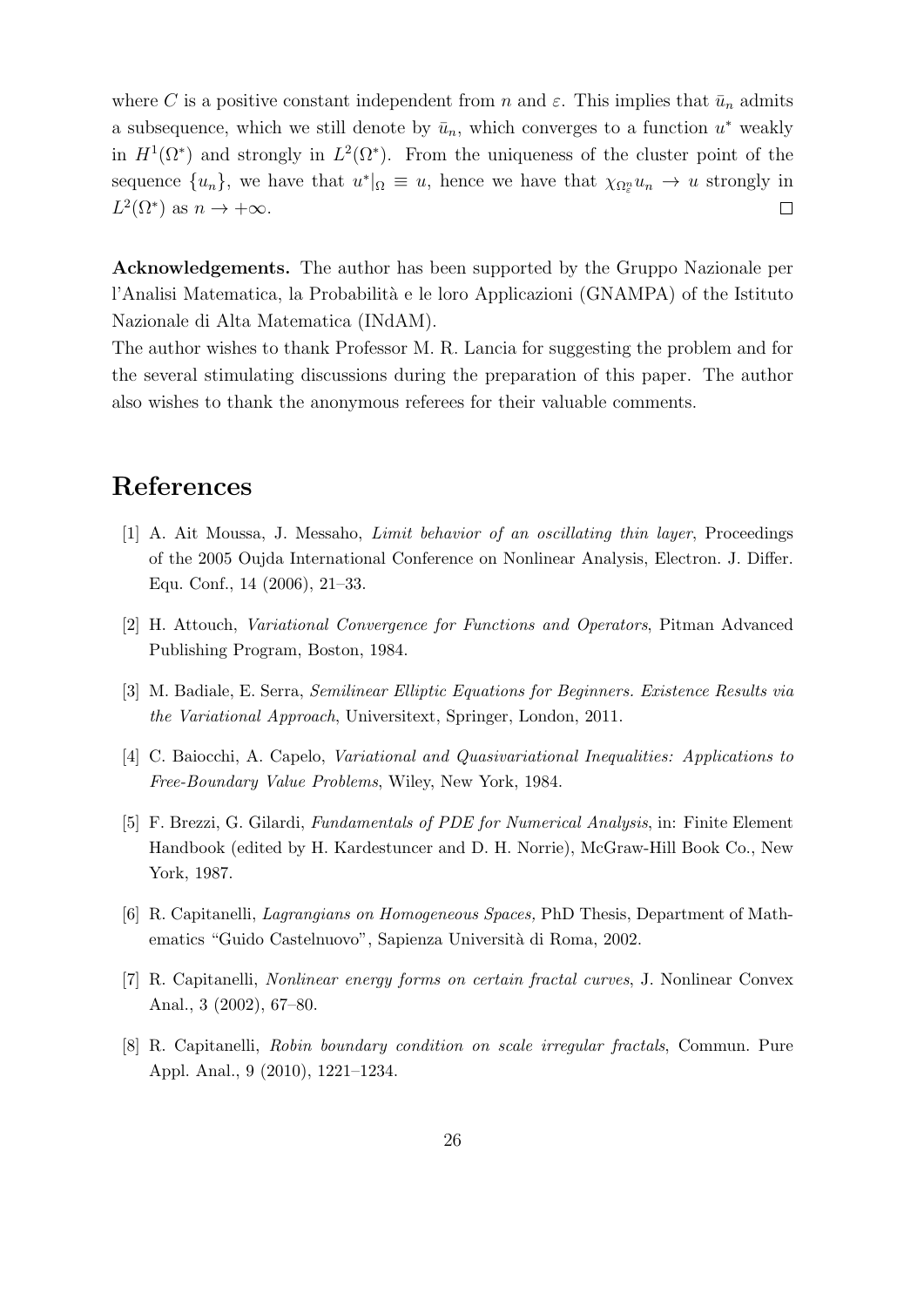- <span id="page-26-11"></span>[9] R. Capitanelli, Asymptotics for mixed Dirichlet-Robin problems in irregular domains, J. Math. Anal. Appl., 362 (2010), 450–459.
- <span id="page-26-12"></span>[10] R. Capitanelli, M. R. Lancia, Nonlinear energy forms and Lipschitz spaces on the Koch curve, J. Convex Anal., 9 (2002), 245–257.
- <span id="page-26-7"></span>[11] R. Capitanelli, M. A. Vivaldi, Dynamical quasi-filling fractal layers, SIAM J. Math. Anal., 48 (2016), 3931–3961.
- <span id="page-26-3"></span>[12] M. Cefalo, S. Creo, M. R. Lancia, P. Vernole, Nonlocal Venttsel' diffusion in fractal-type domains: regularity results and numerical approximation, Math. Methods Appl. Sci., 42 (2019), 14, 4712–4733.
- <span id="page-26-5"></span>[13] S. Creo, M. R. Lancia, A. I. Nazarov, Regularity results for nonlocal evolution Venttsel' problems, Fract. Calc. Appl. Anal., 23 (2020), 5, 1416–1430.
- <span id="page-26-4"></span>[14] S. Creo, M. R. Lancia, A. I. Nazarov, P. Vernole, On two-dimensional nonlocal Venttsel' problems in piecewise smooth domains, Discrete Contin. Dyn. Syst. Series S, 12 (2019), 1, 57–64.
- <span id="page-26-1"></span>[15] S. Creo, M. R. Lancia, A. Vélez-Santiago, P. Vernole, Approximation of a nonlinear fractal energy functional on varying Hilbert spaces, Commun. Pure Appl. Anal., 17 (2018), 2, 647–669.
- <span id="page-26-0"></span>[16] S. Creo, M. R. Lancia, P. Vernole, Convergence of fractional diffusion processes in extension domains, J. Evol. Equ., 20 (2020), 1, 109–139.
- <span id="page-26-2"></span>[17] S. Creo, V. Regis Durante, Convergence and density results for parabolic quasi-linear Venttsel' problems in fractal domains, Discrete Contin. Dyn. Syst. Series S, 12 (2019), 1, 65–90.
- <span id="page-26-13"></span>[18] E. Evans, A finite element approach to  $H^1$  extension using prefractals, Adv. Math. Sci. Appl., 22 (2012), 2, 391–420.
- <span id="page-26-9"></span>[19] K. Falconer, The Geometry of Fractal Sets, 2nd ed., Cambridge University Press, 1990.
- <span id="page-26-6"></span>[20] A. Favini, R. Labbas, K. Lemrabet, S. Maingot, Study of the limit of transmission problems in a thin layer by the sum theory of linear operators, Rev. Mat. Complut., 18 (2005), 143–176.
- <span id="page-26-8"></span>[21] U. R. Freiberg, M. R. Lancia, Energy form on a closed fractal curve, Z. Anal. Anwendingen, 23 (2004), 115–137.
- <span id="page-26-10"></span>[22] P. W. Jones, Quasiconformal mapping and extendability of functions in Sobolev spaces, Acta Math., 147 (1981), 71–88.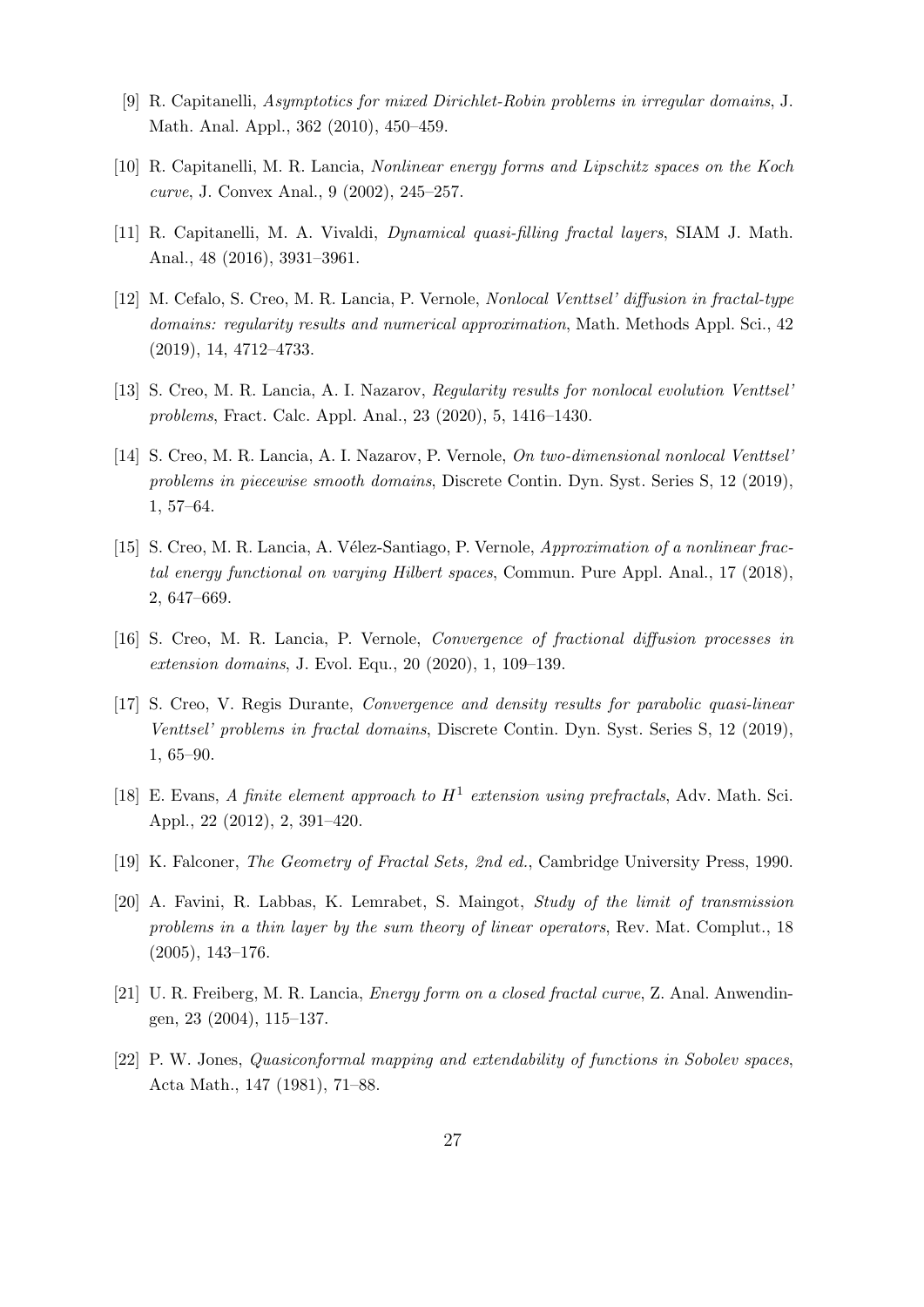- <span id="page-27-11"></span>[23] A. Jonsson, Brownian motion on fractals and function spaces, Math. Z., 222 (1996), 495–504
- <span id="page-27-8"></span>[24] A. Jonsson, H. Wallin, Function Spaces on Subsets of  $\mathbb{R}^n$ , Part 1, Math. Reports, vol.2, Harwood Acad. Publ., London, 1984.
- <span id="page-27-10"></span>[25] A. Jonsson, H. Wallin, *The dual of Besov spaces on fractals*, Studia Math., 112 (1995), 285–300.
- <span id="page-27-12"></span>[26] S. M. Kozlov, Harmonization and homogenization on fractals, Comm. Math. Phys., 153 (1993), 339–357.
- <span id="page-27-13"></span>[27] S. Kusuoka, Lecture on diffusion processes on nested fractals, In: Statistical Mechanics and Fractals, Lecture Notes in Mathematics, vol. 1567, Springer, Berlin, Heidelberg, 1993.
- <span id="page-27-0"></span>[28] M. R. Lancia, A transmission problem with a fractal interface, Z. Anal. Anwendungen, 21, (2002), 113–133.
- <span id="page-27-7"></span>[29] M. R. Lancia, U. Mosco, M. A. Vivaldi, Homogenization for conductive thin layers of pre-fractal type, J. Math. Anal. Appl., 347 (2008), 354–369.
- <span id="page-27-3"></span>[30] M. R. Lancia, V. Regis Durante, P. Vernole, Asymptotics for Venttsel' problems for operators in non divergence form in irregular domains, Discrete Contin. Dyn. Syst. Ser. S, 9 (2016), 1493–1520.
- <span id="page-27-5"></span>[31] M. R. Lancia, A. Vélez-Santiago, P. Vernole, *Quasi-linear Venttsel' problems with non*local boundary conditions on fractal domains, Nonlinear Anal. Real World Appl., 35 (2017), 265–291.
- <span id="page-27-6"></span>[32] M. R. Lancia, A. Vélez-Santiago, P. Vernole, A quasi-linear nonlocal Venttsel' problem of Ambrosetti–Prodi type on fractal domains, Discrete Cont. Dyn. Syst., 9 (2019), 4487– 4518.
- <span id="page-27-9"></span>[33] M. R. Lancia, P. Vernole, Semilinear fractal problems: approximation and regularity results, Nonlinear Anal., 80 (2013), 216–232.
- <span id="page-27-4"></span>[34] M. R. Lancia, P. Vernole, Venttsel' problems in fractal domains, J. Evol. Equ., 14 (2014), 681–712.
- <span id="page-27-2"></span>[35] M. R. Lancia, M. A. Vivaldi, *Lipschitz spaces and Besov traces on self-similar fractals*, Rend. Accad. Naz. Sci. XL Mem. Mat. Appl., 23 (1999), 101–116.
- <span id="page-27-1"></span>[36] M. R. Lancia, M. A. Vivaldi, Asymptotic convergence of transmission energy forms, Adv. Math. Sci. Appl., 13 (2003), 315–341.